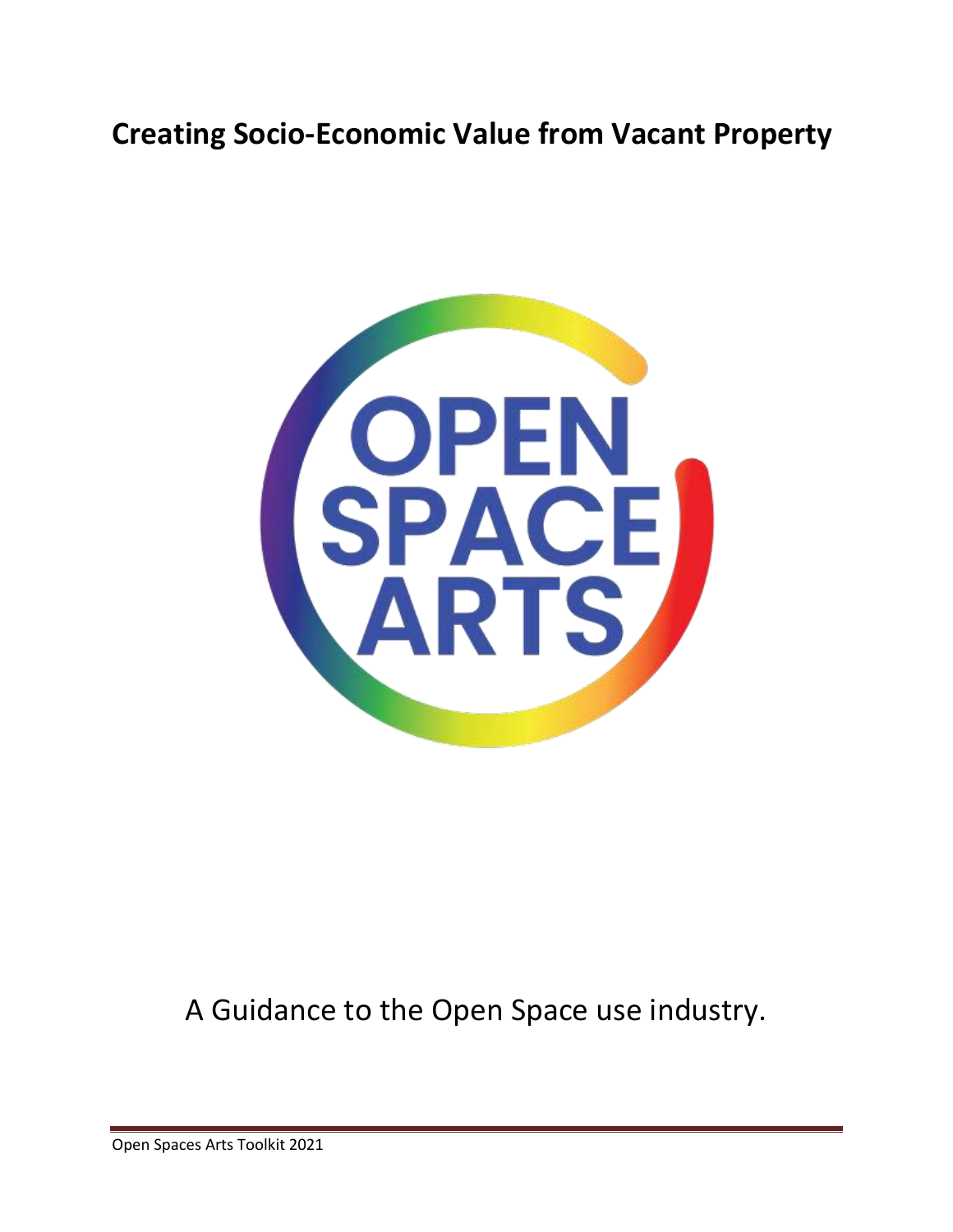## Message from Arts Recreation Specialist

On behalf of the DPRT and Arts Council of Prince William County I am pleased to present this Open Space Arts plan as a standard for utilizing boarded-up shops, under-utilized buildings, and vacant land throughout Prince William County as long-term and temporary creative spaces. This project will offer gallery space for artists, programming and workshop spaces for other art forms, and opportunity to ensure that all arts disciplines are accessible and available to all districts of the County.

The Art Gallery at Stone Bridge will be the premiere Open Space Arts multi-discipline arts facility that plays a significant role in promoting the value of art appreciation through classes, workshops, exhibitions, performances, culture and special programs. Stone Bridge and JBG Smith, the Management Company supports its commitment to serving the public through offering an opportunity to present in their vacant space creative performance and visual art works in various mediums from local artists.

Open Space Arts mission through the PWC Arts Council is to provide space and place for arts to be viewed, created, performed, exposed, and shared in Prince William County with a creative flair. This will help to reinforce on a grander scale the County government's commitment to development and ensure not only that our district spaces are attractive places but also spaces where people want to go. This can also stimulate a wide range of other uses such as community hubs, arts and cultural venue, and informal learning centers which can unlock people's talent and creativity; strengthening our arts and culture sector as set out in the Community Design plan announced by the Board of County Supervisors in 2017.

Our Open Space Arts project plays a central role in providing access to creative works for the people of Prince William County and our visitors. The Department of Parks Recreation and Tourism (DPRT), with its focus on culture in the broadest context, looks forward to supporting the Open Space Arts idea as it continues to pursue its mission in the years ahead.

Herb A. Williams Arts Recreation Specialist Prince William County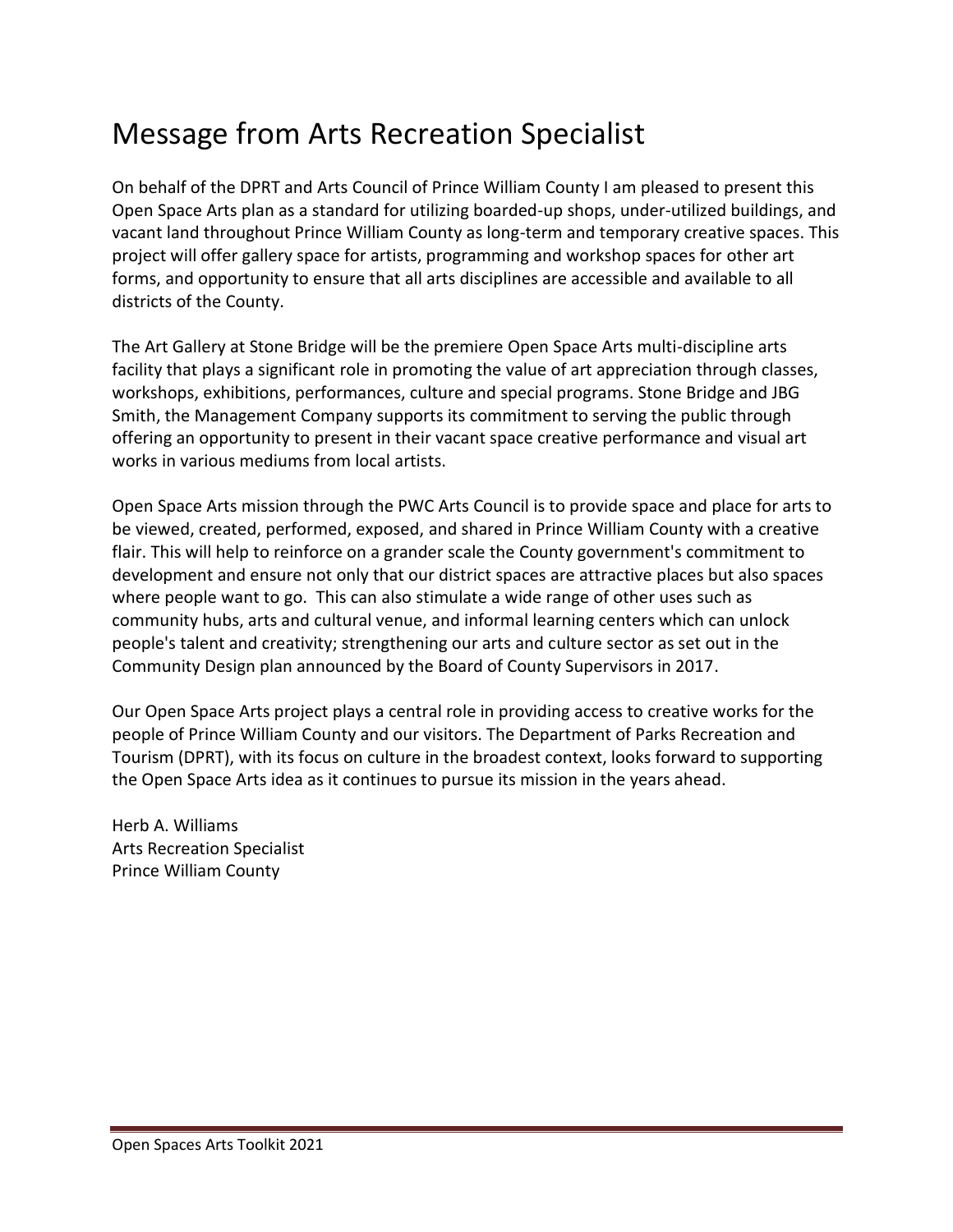# What is Open Space?

There's an empty shop. Businesses have gone bust. They haven't been able to pay business rates; they haven't been able to compete with Amazon; the way we make and buy things has changed so radically, so fast, and they haven't been able to keep up. Or a shopping center has opened not far away and the trade has moved there or collapsed because of the competition. Or a developer has bought the space but has not figured out what to do with it or is awaiting planning permission. Whatever the reason, it's empty.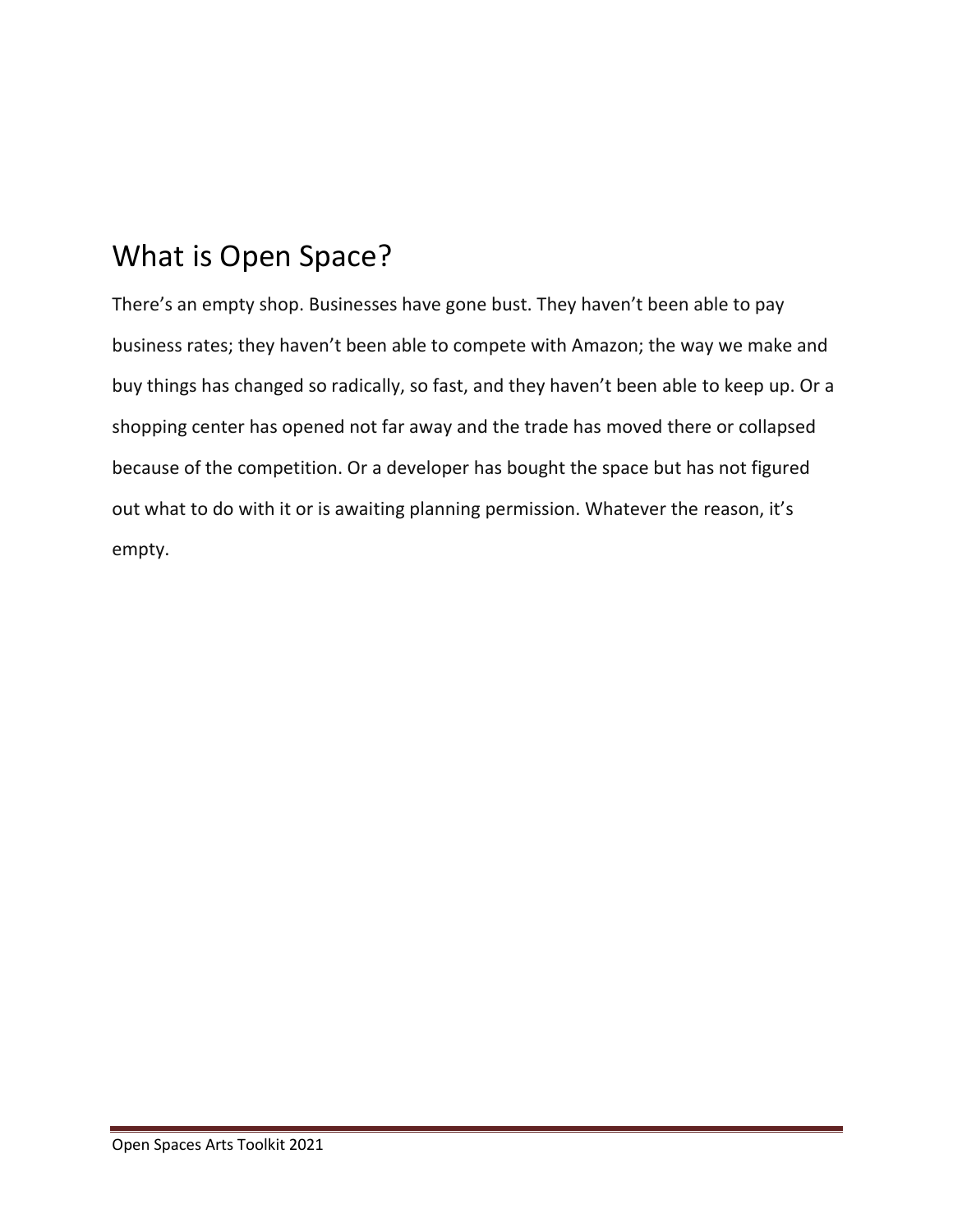# **1. Introduction**

*Across the country we see shops that have closed, sites bought for regeneration sit empty while recession-shy developers wait for the right time, and people spend more time at out-of-town retail parks or buying online.* 

*These empty spaces around our County are still useful. They're perfect places for short, temporary projects that embrace the meanwhile – the time between the last commercial activity and whatever comes next. Prince William County Arts Council would like to provide you with the skills to use these spaces, to be nimble and grab every opportunity while you can.* 

*Ideas for these spaces include opportunities where Artists can exhibit, museums can create temporary local history collections, and pod-casters can record oral history before it's lost forever. People can create meeting spaces, workshops, studios, performance paces, community centers and places for play. This is a golden opportunity for the public to come back into the private, commercial spaces throughout the county and make them their own again.*

*Empty shops can provide the space for celebrating the locally distinct, culturally diverse, creatively rich nature of the County's districts. This toolkit will give you some inspiration, provide examples, signpost possible funding, highlight support and show in practical steps how to plan, deliver and evaluate a project, start to finish.*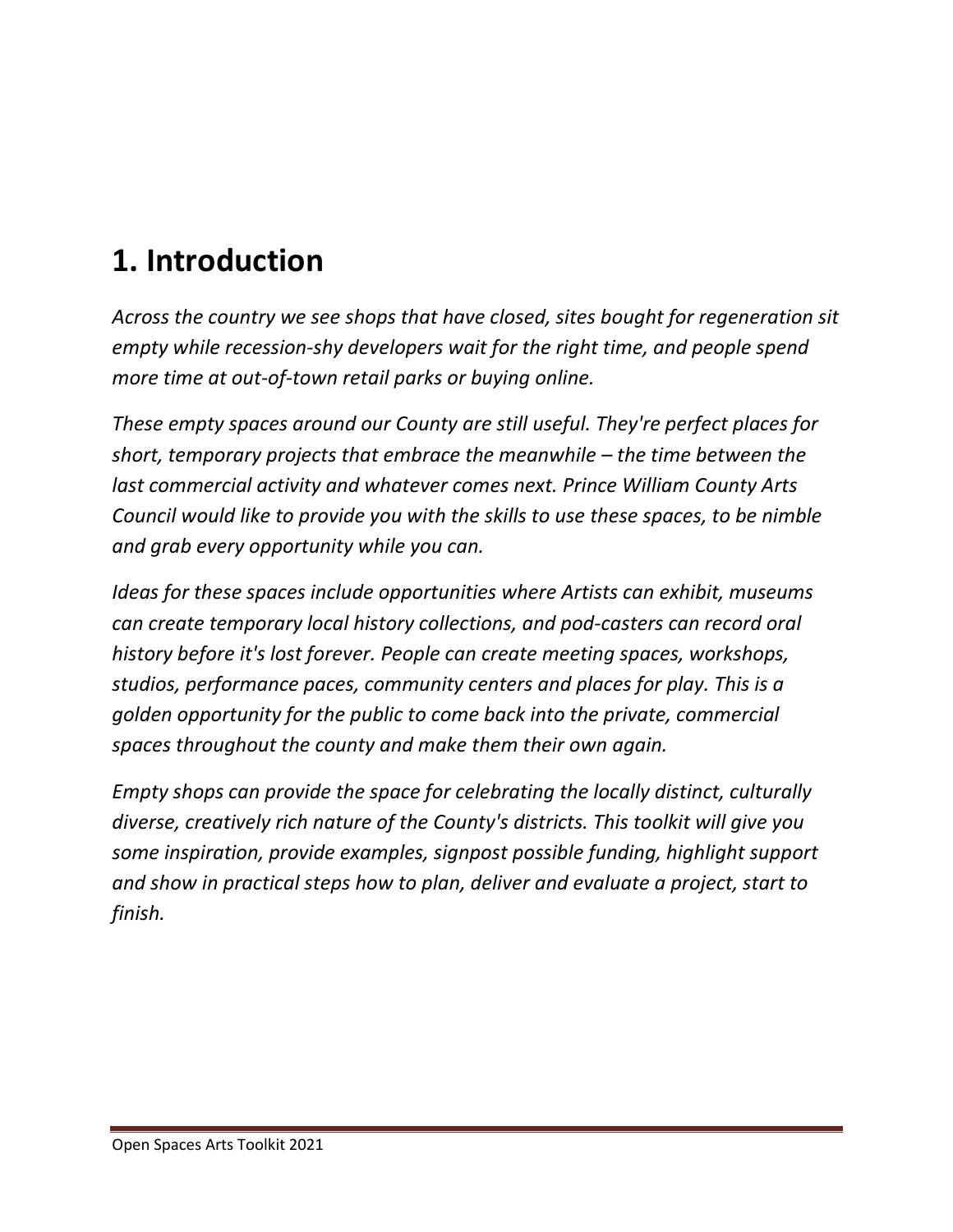## **2.The History**

#### **…and some useful facts you can use to argue your case**

Since the Pandemic we have had to think of clever ways to bring life and vitality back to our community businesses. Many areas have suffered badly and vacant shops are sitting with nothing but hope.

Firstly came the issues where local businesses were replaced by the same big retailers and coffee shops in every town - and then the pandemic hit causing many businesses to close.

"People are increasingly concerned about boarded-up shops and vacant land in their districts. It is vital that we do all we can to enable vacant properties to be used for temporary purposes until demand for retail premises start to improve. Not only will this help to ensure that our districts and streets are attractive places where people want to go, it can also stimulate a wide range of other uses such as community hubs, arts and cultural venues, and informal learning centers, which can unlock people's talent and creativity."

It is estimated that 25% of U.S. malls are expected to shut down within the next 5 years. Giving them a new life won't be easy. The COVD virus has accelerated a demise of many businesses that was already underway. According to data pulled by Moody's Analytics REIS, apartment development in the U.S. is expected to be down 15.6% in the post-Covid-19 world. Office development is set to drop 10%, it said, while retail falls 15.7%. While industrial development is expected to pick-up 3.7%, One cannot simply build industrial buildings in areas zoned for commercial use. This is where creative community ideas have to come into play.

As well as there being too many shops, there are other reasons for vacancy. If redevelopment or regeneration is planned, a process called 'land assembly' could take place, this is the idea of bringing all the buildings and land in one area together into one ownership. This is rare with the watchful eye of local government, but if it happens this can often mean shops and businesses are moved out leaving empty buildings.

There are many spaces and shops that are simply not worthwhile business spaces, with not enough visitors for many shops to survive. In some of these areas even lower rents are not enough to tempt business, so vacancies remains.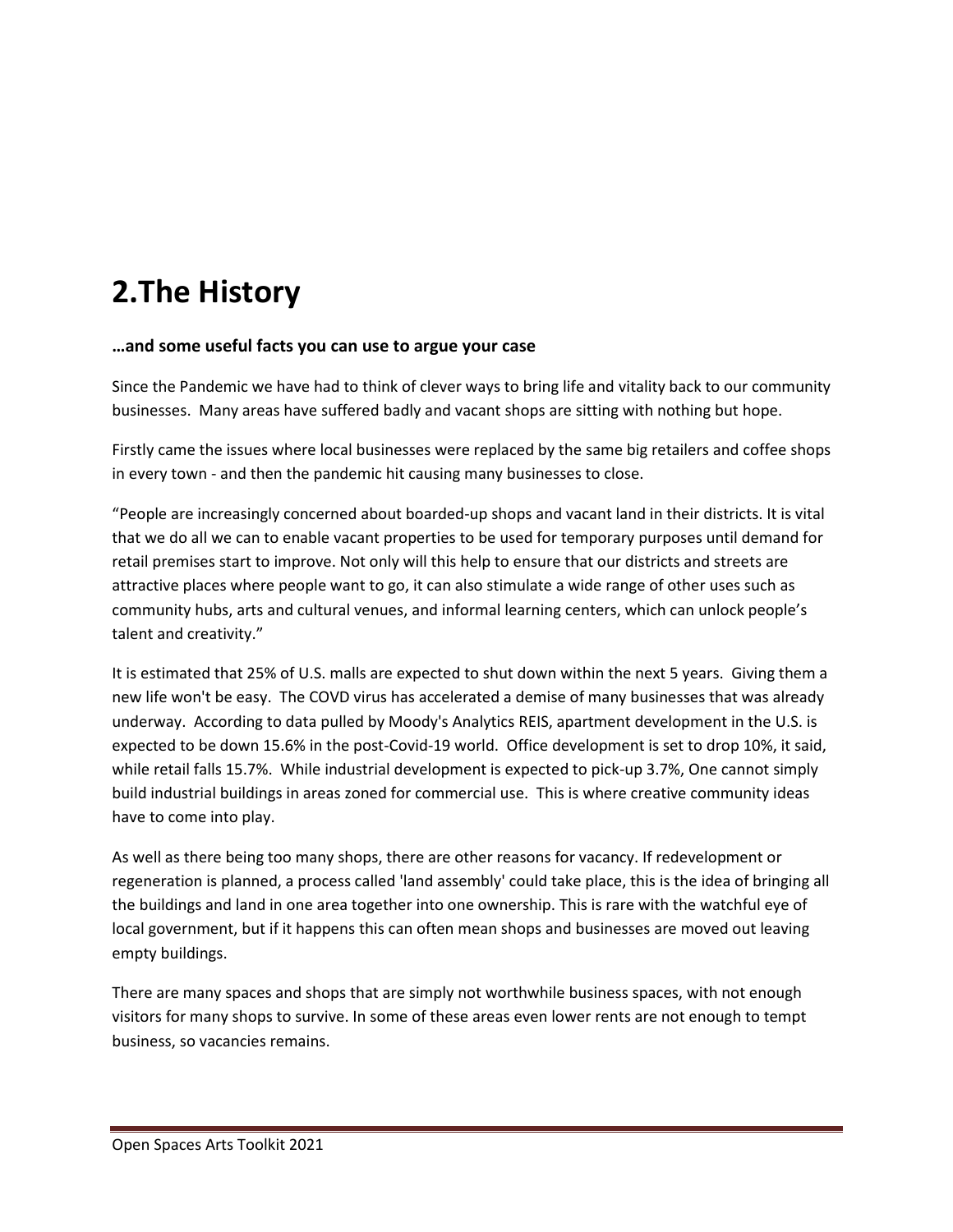*If nothing, the Medici method of bringing artists and creativity together has shown without doubt...*

*Variations of ideas, practices, processes, objects and constellations that are formed by a creative way of reinterpretation and redesign or that are brought up by coincidental variation and recombination that have been perceived and legitimated as improvements in an accepted way and that by imitation and diffusion has the ability to change parts of society in a sustainable way.*

*This is what Open Space Arts make happen!*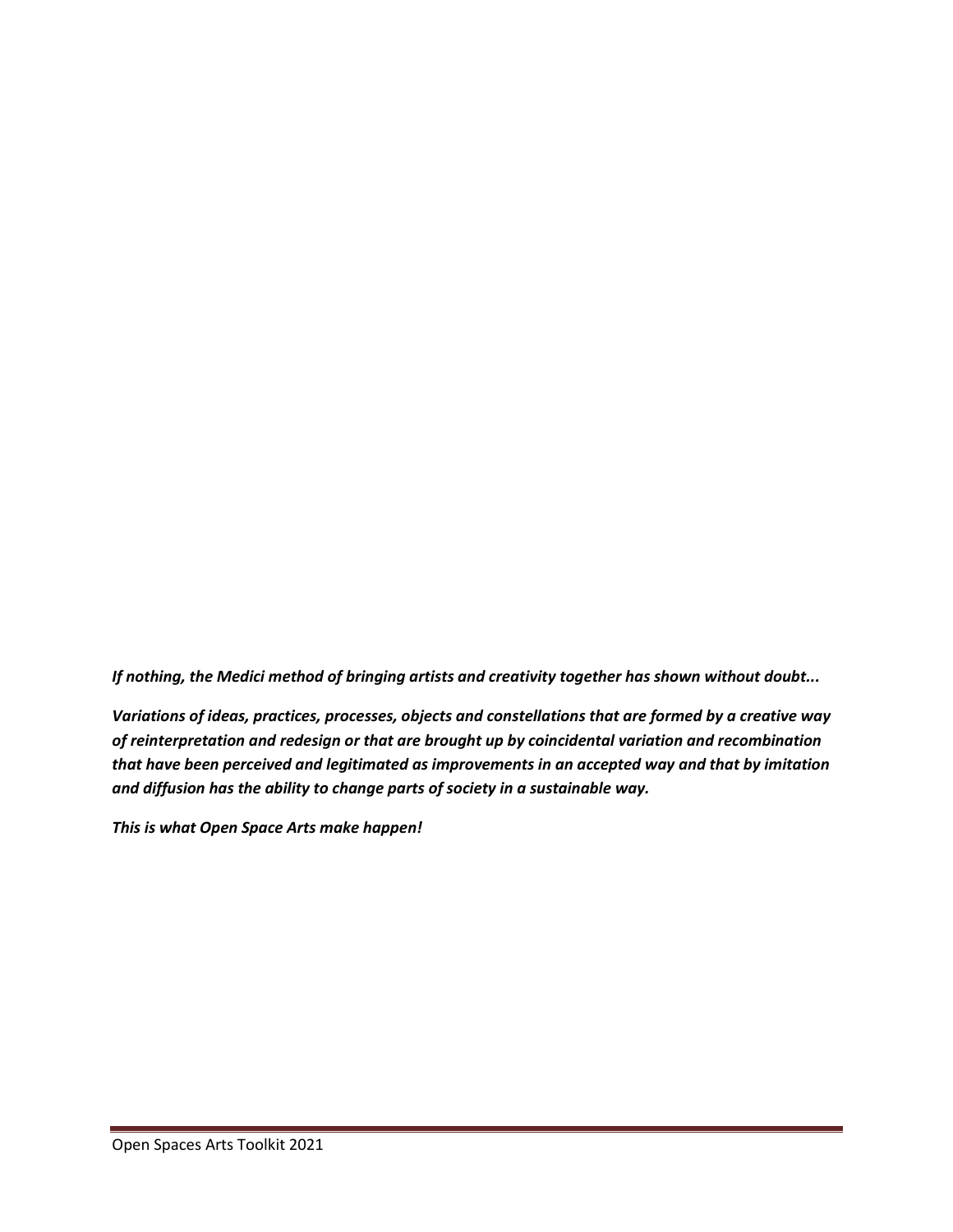## **Bringing secondary retail back to life**

- **Using multiple spaces in a secondary location**
- **Working with a range of partners without compromising independence**
- **Building a diverse program of**

The PWC Arts Council, acting as arts development team for Prince William County and working closely with the Arts Recreation Specialist, would like to help you in gaining knowledge in the use of vacant spaces around the County. These vacant places given new life will be organized as multi-discipline arts spaces spread across the County, allowing access of the arts to many communities and spaces to produce workshops, performance, programs and classes for all of Prince William County.

Performance, Literary, Applied and Visual arts projects can creatively, all be scheduled to colonize these spaces, and can include gallery space that will be innovative public studios for artists as well as workshop spaces for private classes and other local community meetings and events.

As well as increasing foot traffic, these projects will generate national media coverage, as examples of innovation and best practice for community development and place making in the sense of public art.

Arts organizations can use these spaces to generate new production – products which can be sold to various markets– at a far lower cost than if they were to take a traditional route and use rehearsal rooms, theatre space and a full-scale production.

Overall, the mix of projects, and additional short-term use of these spaces will see additional foot traffic driven to various areas and districts and may identify a long-term branding and mix-use for the space – creating an adaptable arts center based in areas where there were none.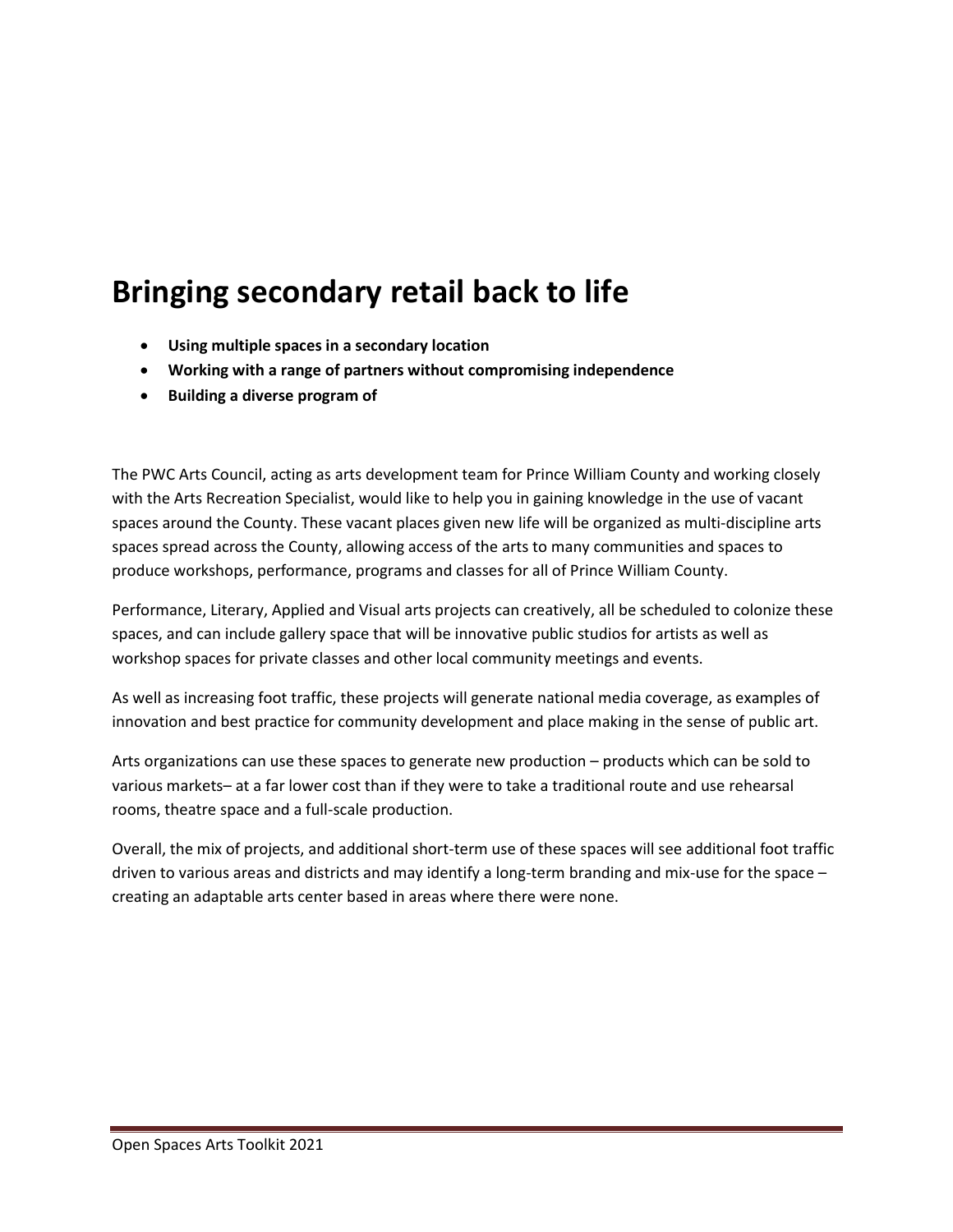#### 3 Writing a plan

Planning a project is always a good way to spend your time, as the process of writing a plan should help you to understand why you're doing the project and the benefits it will bring to other people. If you're working inside an organization your plan should talk to an audience both inside your organization, and to possible partners outside, so avoid jargon and slang and use Plain English.

However many people have a passion for your project, it's best if one person leads on the writing so that it conveys a coherent idea and a clear message. But different areas of the plan may need expert input.

At this stage of the plan, it's best to plan the project without having one individual shop in mind, so you are flexible when spaces become available. You'll soon have a rough idea of the size of space you need, and at that time you can ask shopkeepers with similar size premises to give you some idea of the costs involved. Once you've secured a shop, revisit the plan and budget and revise your ideas and costs.

Always be realistic about what you can do with the resources you have, and include options for different levels of resources and budget. Scrapping a project because you haven't secured the maximum amount of funding is a bit like throwing the baby out with the bathwater – if the project's really good, you'll find a way to make it happen.

A word of caution though - don't spend so long on this section of the toolkit that you're more involved with a plan than a project. Make this an adaptable document, and keep coming back to it when your information changes.

The need to be nimble is particularly true with empty shops, where things can change quickly; you need to plan ahead and be good at responding quickly to the unexpected (like finding the shop's full of trash, the roof leaks, or you're suddenly moved to a different unit than the one you expected!. If one person in an organization has written the plan, they have enough of an overview to act as captain when needed – and can swing things around quickly when the wind changes direction.

So be ready to adapt to the space, embrace the temporary nature of the project and cope with a little bit of chaos if it comes. Remember as well that you may be required to leave at short notice, so make sure you have contingency plans for moving equipment, storing materials and keeping the project alive if you are temporarily homeless. Make sure everyone involved in the project knows about these plans, so that there are no surprises.

On the next page is a business plan checklist, written as a series of simple questions. Answer them and you have a short, practical business plan for your project. This will help you understand the project,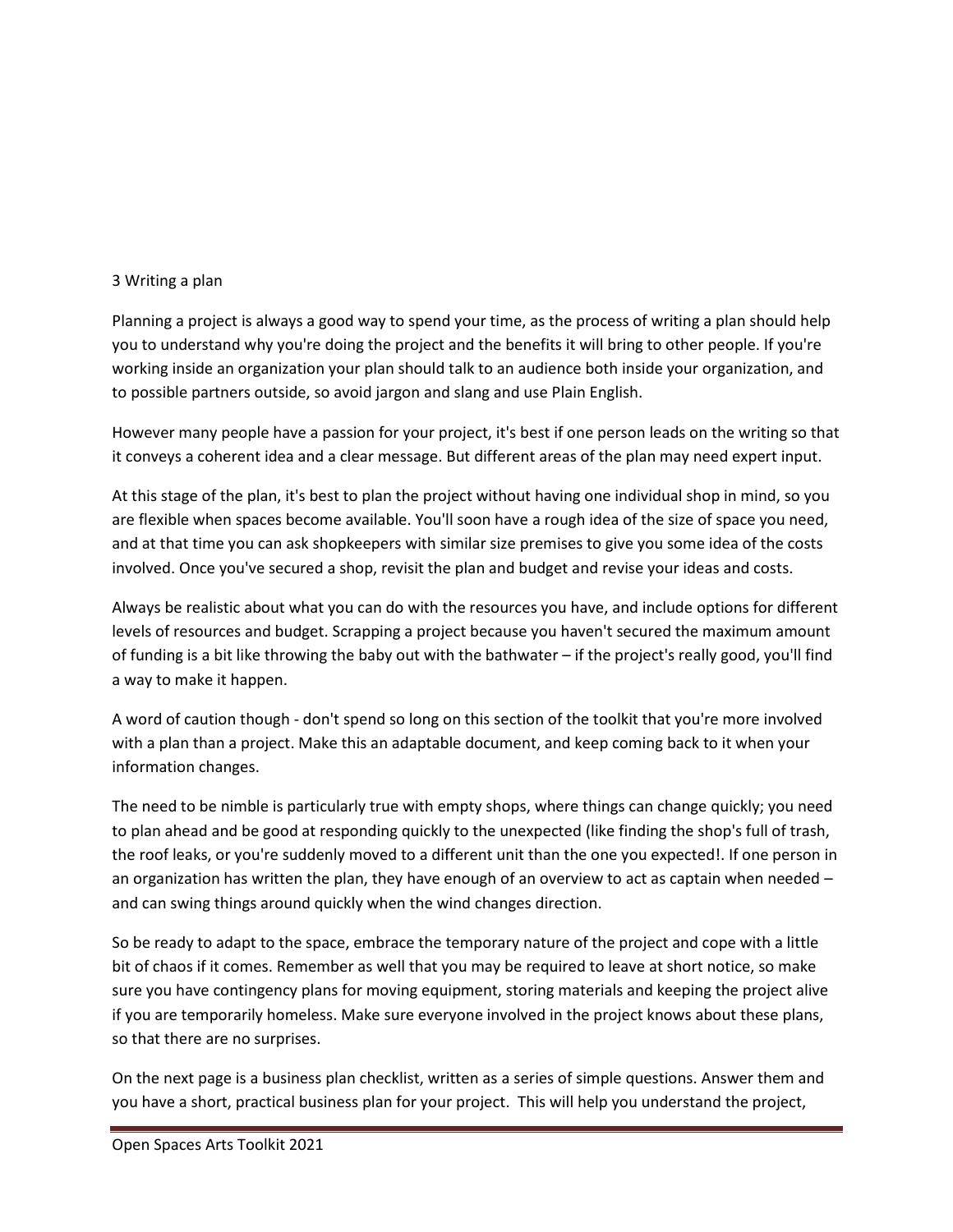keep the project and the people you're working with moving forward, and make sure that you can explain in clear, concise and coherent terms what the project's about.

## **Business Plan Checklist**

- What is the biggest aim of the project, and how does that fit with the aims of the organizations involved?
- Are there smaller elements within the project that need their own planning workshops, classes, debates or meetings? Who will lead each of these elements?
- Why is an empty shop the right venue? Does the project need to be in the district centrically placed or would a location somewhere less visible be as good?
- How long will your project last a day, a week or a month? How will you cope if that timetable is changed by, for example, the shop being leased? Map out a timetable, with planning, the project and the evaluation included.
- What will it cost think about the initial costs, and the day-to-day running costs? You can estimate utility bills by asking a nearby shop.
- How will you promote the project to get visitors, and can you use social media like, Facebook, Instagram and Twitter to support your work?
- Who will be the main organizer; are you working by yourself or as part of an organization? What's the structure within an organization to approve your plan, and how will that structure approve changes to the plan if a decision is needed quickly?
- Who are the possible partners who can help make your project a success, and lighten your load a little? Do you need formal documents to work with your partners, or just a friendly agreement? Consider that partners may take time to check things and approve them – how will this delay your project timetable?
- How will you manage the risks involved? (see the checklists in this toolkit)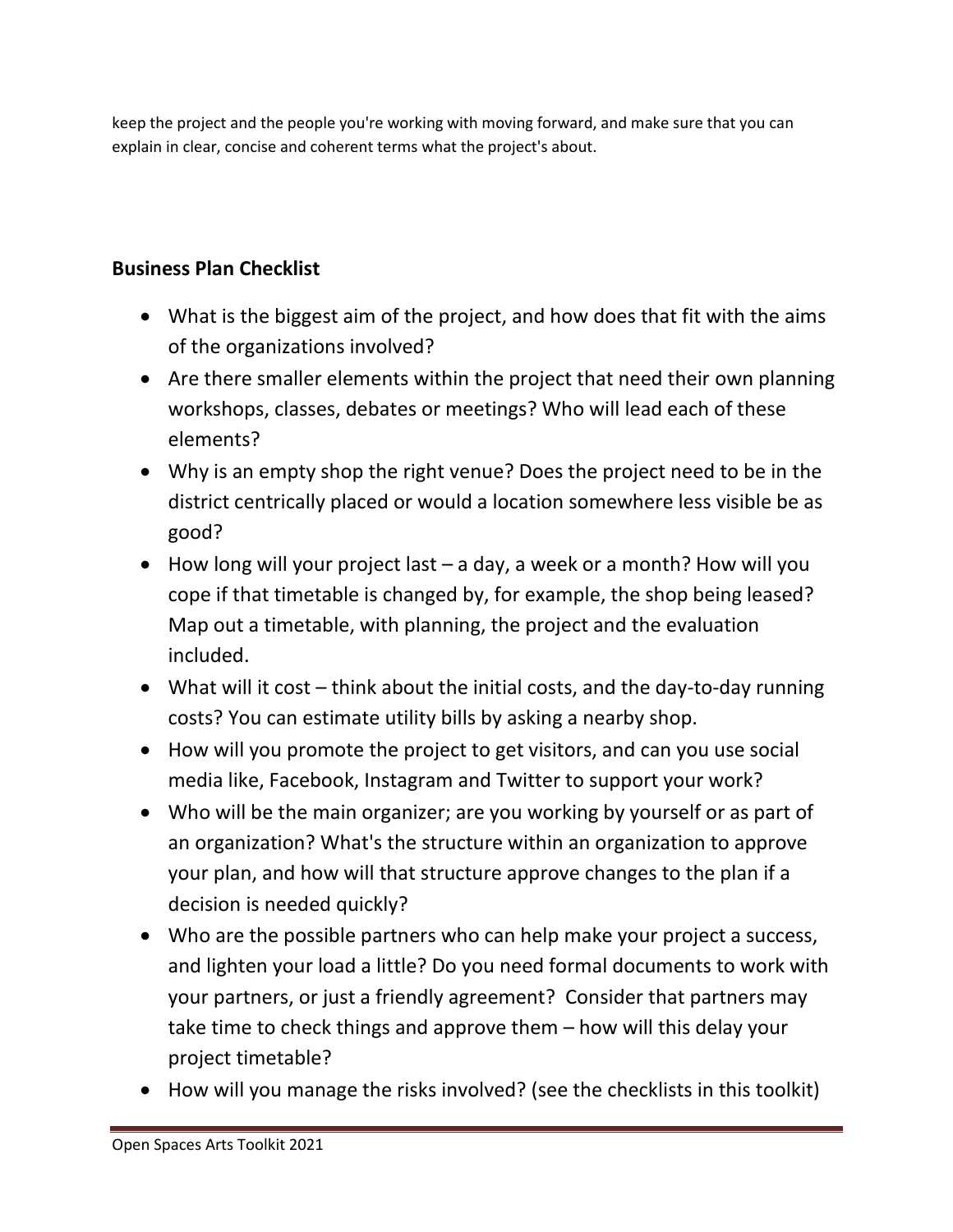- Where can you find funds the local council, national funding bodies or local businesses? How will these funds be accessed, for example if they're only given when the project's completed how will you fund the running? How will different funding fit with your project's timetable?
- What resources do you need; display boards, paint, tables and chairs and so on?
- Why is your project good for a building what does the landlord or leasing agent get from it? Will you improve the look of the unit, clear trash left by previous occupiers, or carry out essential building work?
- How will you record and document your project, and how will you measure whether it's worked or not? Look at light and easy ways to create an archive.
- What's the legacy a booklet, an archive in an institution, a collection of podcasts online or a new partnership to run future projects?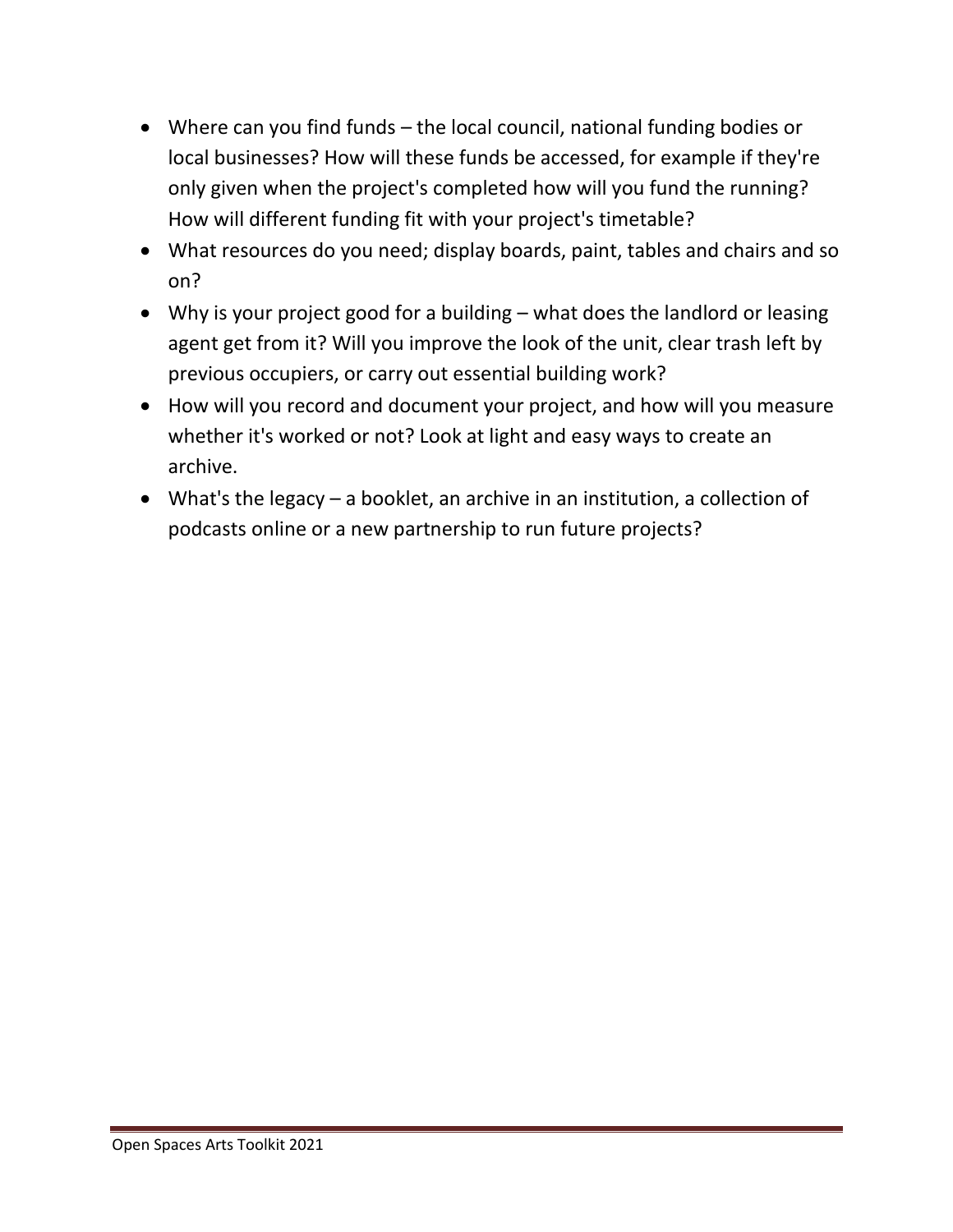# **Making a convoy and changing direction**

- Bringing together a range of partners
- Creating an agile and adaptable structure
- Maximizing Wifi and web 2.0

Think local community groups, voluntary sector organizations and small charities: a wifi hub: art galleries, fairs and designers, an Internet radio station and a wide range of hands-on activity, all in one empty showroom for six weeks making creative magic happen. Get the vision in your head!

In response to unexpected low foot traffic possibly in the first week, a range of activities can be planned and presented, with the whole project turned around in a matter of days. At the center can be a charity connection – used as a mechanism to give a pathway for meeting the local community. This is the time to communicate your message, recruit volunteers and find potential artists or partners.

A great idea is to have a local pod-caster established a temporary recording studio, uploading a series of radio-style podcasts under the 'Open Space Arts' banner. Contributors to the project can be interviewed alongside visitors to the space, giving further profile to the groups involved as well as collecting an oral history of the district and its shops

The temporary event programs could include meetings, an art fair, workshops, live music and a Christmas Fair. This mix of semi-permanent and changing activity can ensure a wide, varied and changing audience will be brought into the building.

The project can be supported by almost any company, which will help leverage costs and reduce utility bills. With the current governmental wifi program backed by the FCC it should be easy to connect the project to gain free or low cost high-speed internet. Also the opportunity for support in practical resources like cleaning equipment, tables and tablecloths, banners and catering equipment can be solicited from local companies.

Be sure to develop a light, adaptable management structure to respond to problems and opportunities as they come up.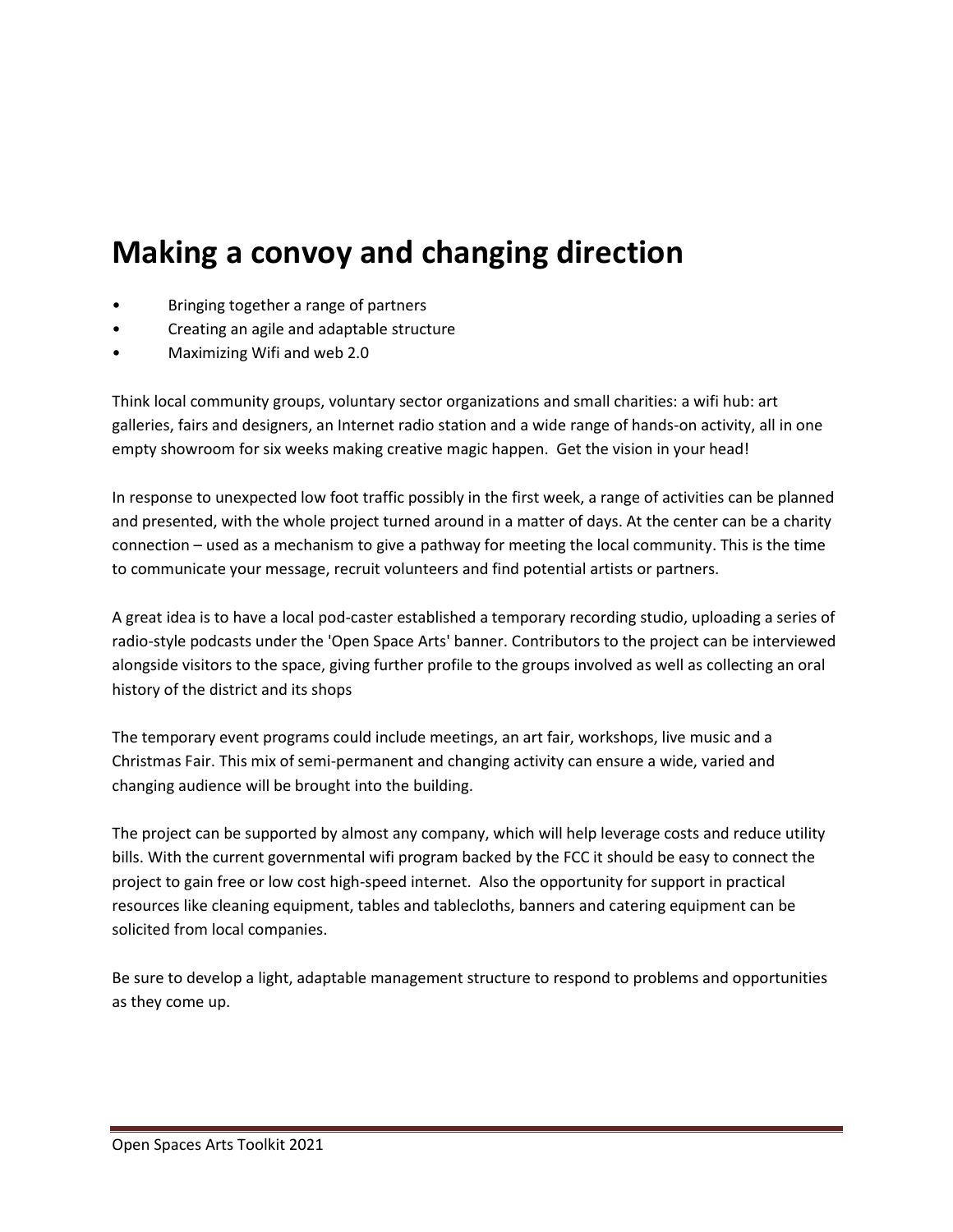# **4. Managing Risk**

Whether you're working directly for an organization, alone or with partners you will need to look at the risks involved in your project. Organizations and partners may have very specific requirements for how you assess these risks, and may give you their standard 'Risk Assessment' forms. Don't worry – managing the risks and the health & safety requirements of a project is largely down to common sense and being careful without being overly cautious.

Break the risks down into three areas, and use these checklists for your own risk assessment:

### **Fire Safety**

- Phone available to make emergency calls
- Rubbish cleared away, other materials & resources safely stored
- Fire exits marked, routes to fire exits clear of obstructions
- Any alarms and equipment tested
- An evacuation plan in place, and all staff & volunteers informed

### **Health & Safety**

- Phone available to make emergency calls
- Public areas clean, tidy & free of hazards, for example trip hazards or stacked boxes
- Areas not to be used by public closed and clearly marked
- Electrics and any portable electrical items safe, visually checked for damage or broken cables
- Any specialist equipment only used by responsible staff & volunteers

#### **Security**

- Phone available to make emergency calls
- Windows shut & locked when premises not in use
- Doors locked & secured when premises not in use
- A safe, locked area available for private possessions like bags and coats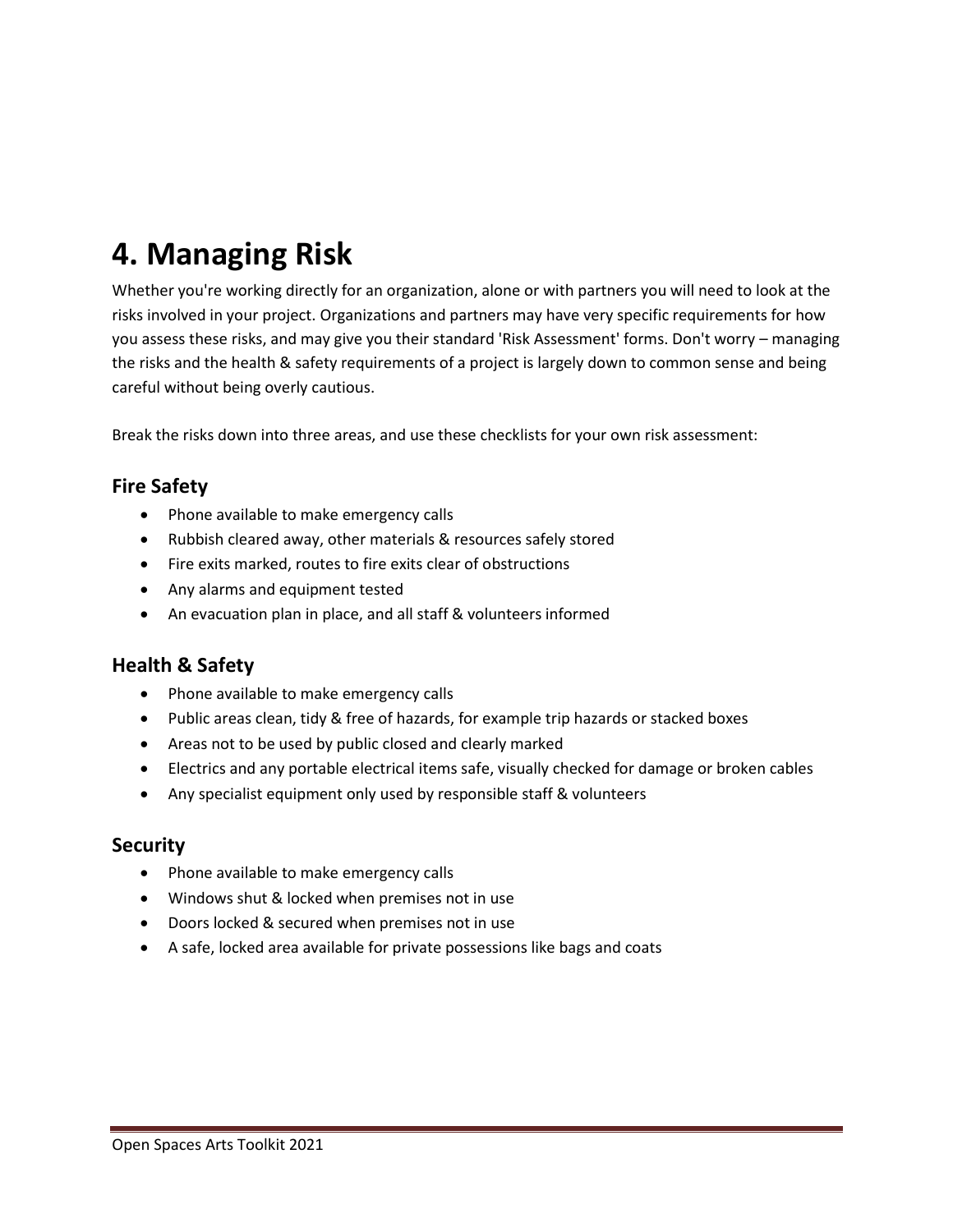# **5. Planning a Budget**

For your project to work, it needs to have a financial plan, which will help you make sure the funds you need are in place, and give you some outcomes to measure the success of the project. This will be vital if you're working within an organization, with partners or if you seek funding, and you should check what level of detail about your budgets your organization, partners or funders require as well.

Firstly, you'll need to write out what some rough figures for the cost of your Open Space Arts project. At this stage it's a mix of making estimates and making inquiries. You'll need to know the rough size of the shop you hope to use, and a vague idea of the location will help as well.

Expect staff costs to be the highest percentage of your budget; and expect to spend at least 10% of the total on marketing and publicity.

### **Initial costs**

Start with the initial expenses, the stuff you need to get the project up and running and get the doors open:

- materials to do the shop up paint and polyfilla, brushes, sandpaper
- furniture, fixtures and fittings
- electrical items a kettle, vacuum cleaner, portable heaters
- printed publicity leaflets, posters, business cards
- signs, window vinyls and graphics, and an A-board
- a website domain, building a website
- media advertising, leaflet distribution

#### **Ongoing costs**

And add the stuff that your shop will use up once you're up and running, and work out a weekly or a monthly cost for these:

- business rates (more about these later!)
- utility bills; usually only electricity and water
- insurance coverage
- tea, coffee and snacks for staff
- toilet paper and soap
- window cleaner and cloths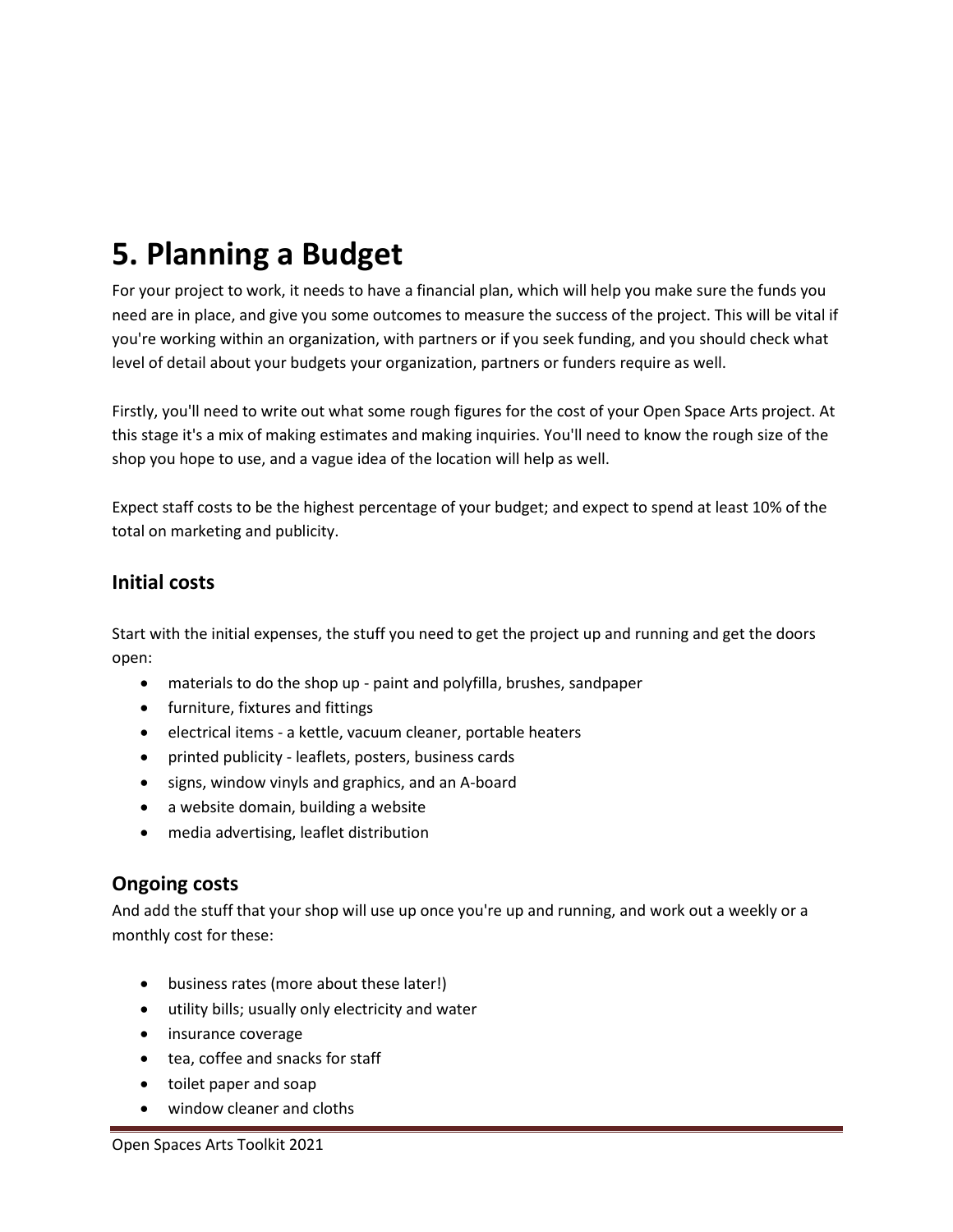- mobile phone
- pay-as-you-go broadband, whether it's a dongle or a wifi router
- website hosting
- media advertising, leaflet distribution

#### **Utility supplies**

In most shops water and electricity are still connected, as the landlord and leasing agents need to use them. If they are, ask the landlord or their agent to keep a reading and charge you for what you use – this is much easier than transferring accounts for a short period of time. If they're not connected, you may have to factor in reconnection costs and be aware - there may be a minimum time for the contract to run, so you may have to keep paying after you've left. For short projects, it's easier to use mobile phones and mobile broadband than to have these connected, and a mobile wifi router which will let you run up to five laptops should be adequate for all but the largest projects.

#### **Insurance cover**

Insurance coverage does not need to be complicated; most major insurers offer packages tailored to the needs of small businesses and shops, which are very affordable and can be set up with a phone call or online. These will cover your property against the public having an accident, break in or damage to windows and doors and so on. All insurance is about managing the risks, and the best idea is to ensure nothing needs to be claimed. Take a common sense approach to safety by watching out for hazards, and making sure everyone involved is aware of those hazards.

If you are working for an organization, make sure that you keep within any health and safety guidelines that organization has.

### **Staffing**

Now work out the costs of staffing the project – starting with planning meetings, get-togethers and workshops, and then moving into running the project, opening the shop and writing up evaluation afterwards. Keep a record for all the staff involved. Even if you're planning to work on a voluntary basis – do start keeping a timesheet. It's useful information to know, especially if you decide to move onto a more professional basis later on – or to help another project to follow your model in the future.

#### **Your Expenditure**

Add all of your expenses from the categories above and you have a cost for the project. Add in some extra as a contingency against unexpected costs, at least 10% of the total. Within an organization, check how you can purchase and pay for all of this.

#### **Your income**

- Now write up all the money that's coming in. This could include:
- funding or budget found within an organization
- donations from the public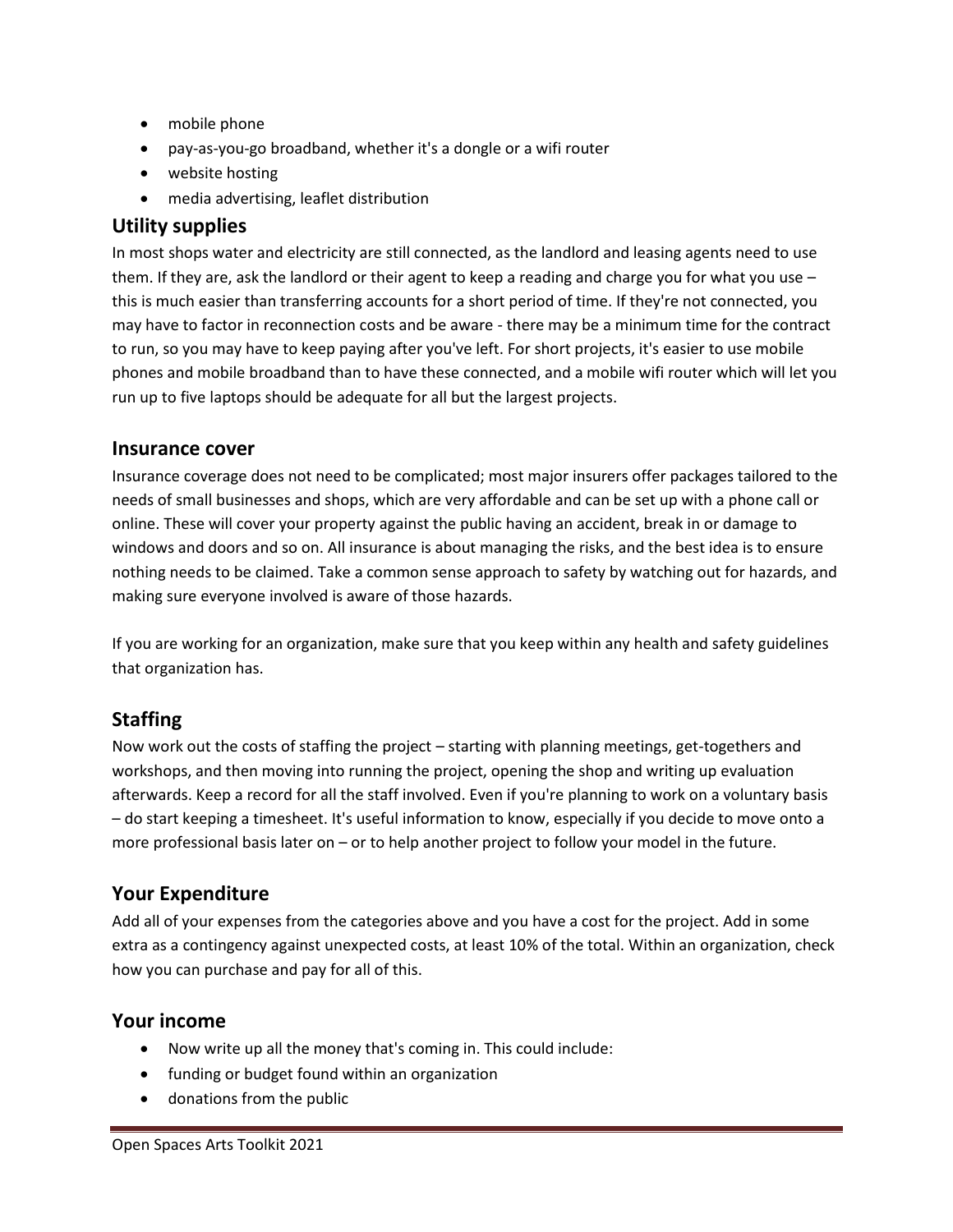- people paying contributions to the project, like artists paying to hang work
- small amounts of sponsorship from local business, including donations of goods to support your project
- grant funding from local authorities, Arts Council or corporations and foundations. (more advice on funding is provided at the end of this toolkit)
- With creative programming and clever community involvement often times funding can be achieved for the entire length of the project. This will cost you only running supplies to make it happen. This also can come with expectations from the space owner so get all the details and expectations in this case.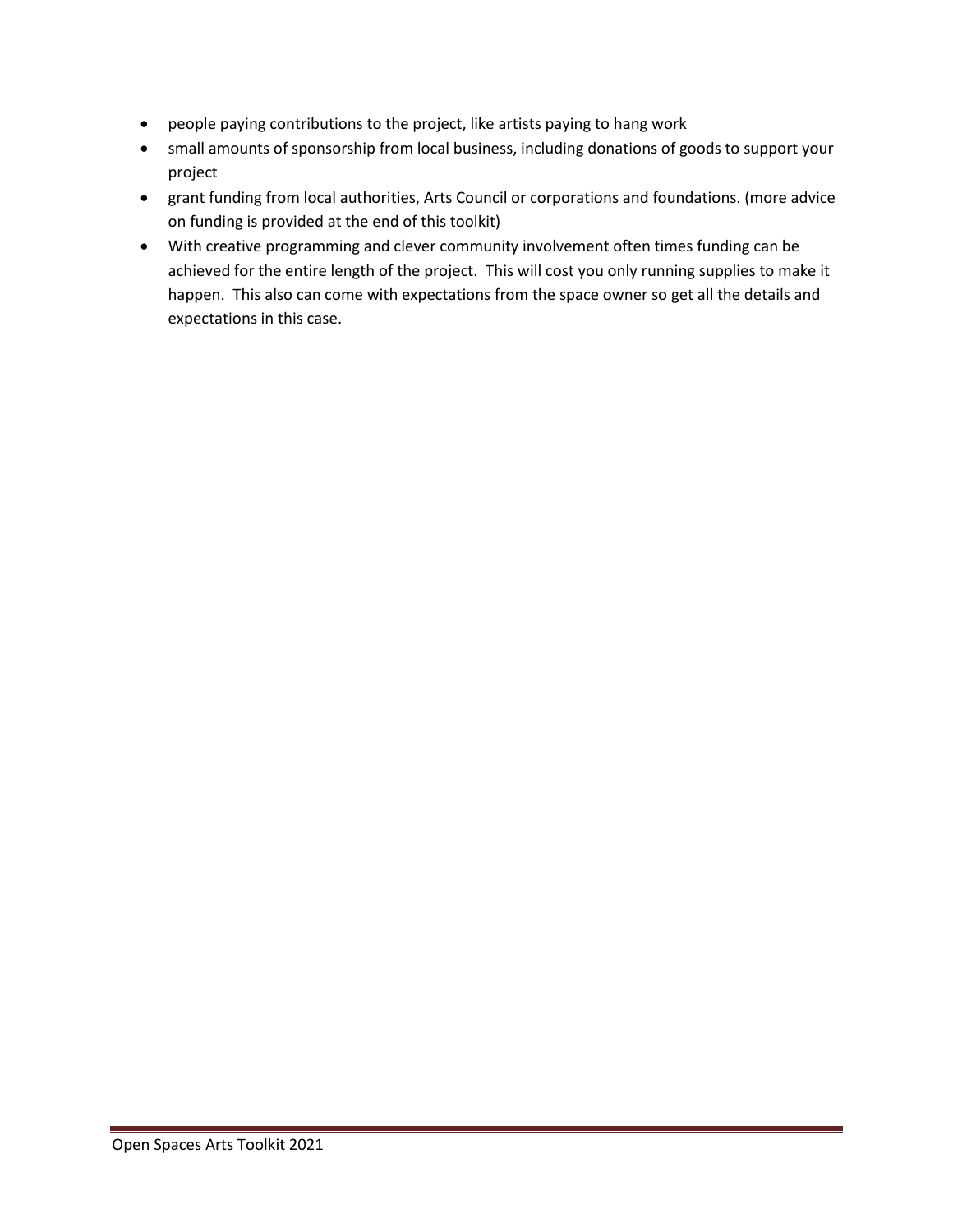# **Art Shop windows**

Some projects in empty shops never open their doors; they either wrap the windows in vinyl, create something that is viewed through the window, or hang an exhibition in a way that it is seen without entering the shop. This kind of work does not usually involved paying business rates. Check what your local authority will allow.

You may be able to:

- do anything as long as the door is shut and the public don't enter
- use a certain depth within the shop rate-free, for example, up to two feet from the window
- display anything that doesn't touch the floor; that is, it must be suspended from the ceiling or hung on the walls
- only attach materials directly to the shop windows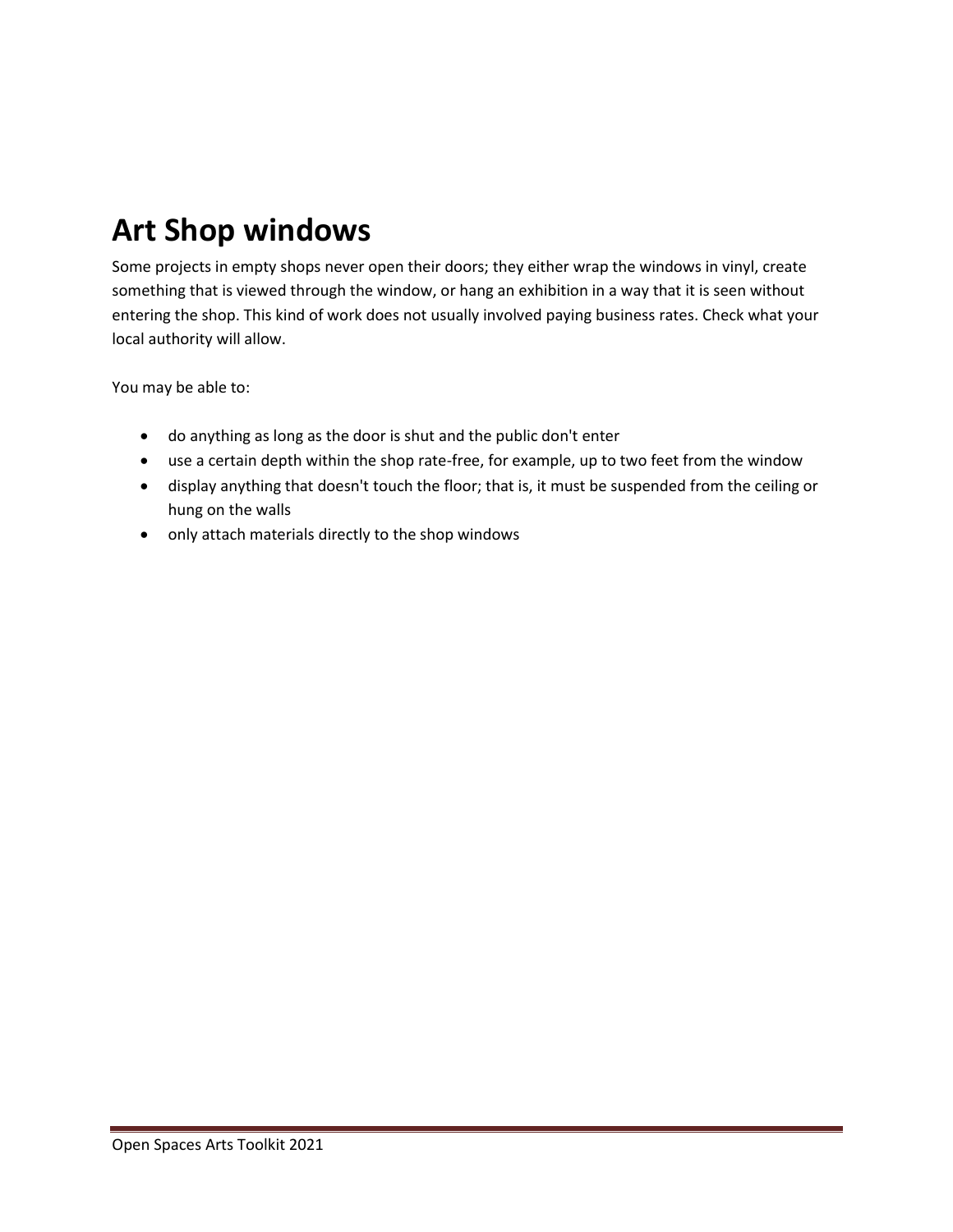## **Saving the landlord from "Blighted Property."**

- Multiple units in simultaneous occupation
- Arts organization as managing agent
- Saving landlords from business rates

Forming a Network to explore new ways of using space particularly around the idea of a 'third place' between work and home can be a great source for achieving free use of spaces.

It takes only a small group of associates to form a company like Space-Making Group or something similar in name. This group can effectively become the managing agent for vacant properties around the County with special access to produce art related use while marketing these spaces to potential renters.

Owners can employ the group, initially for a fee, to manage empty units and bring a range of arts, creative industries, retail and other users to these units in an annual project. These are being offered rent-free for the first 3 to 6 months, with occupiers taking responsibility for any necessary refurbishment, as well as paying rates and utilities.

It is hoped that this will bring additional foot traffic, and help establish new businesses alongside the existing ones, who are mostly serving distinct ethnic groups with food, fashion or household retail. In addition, it relieves the landlord of the possible burden of being sighted for blighted properties by the Neighborhood Services Division and ensures the units will be partly refurbished, decorated and maintained in the short term.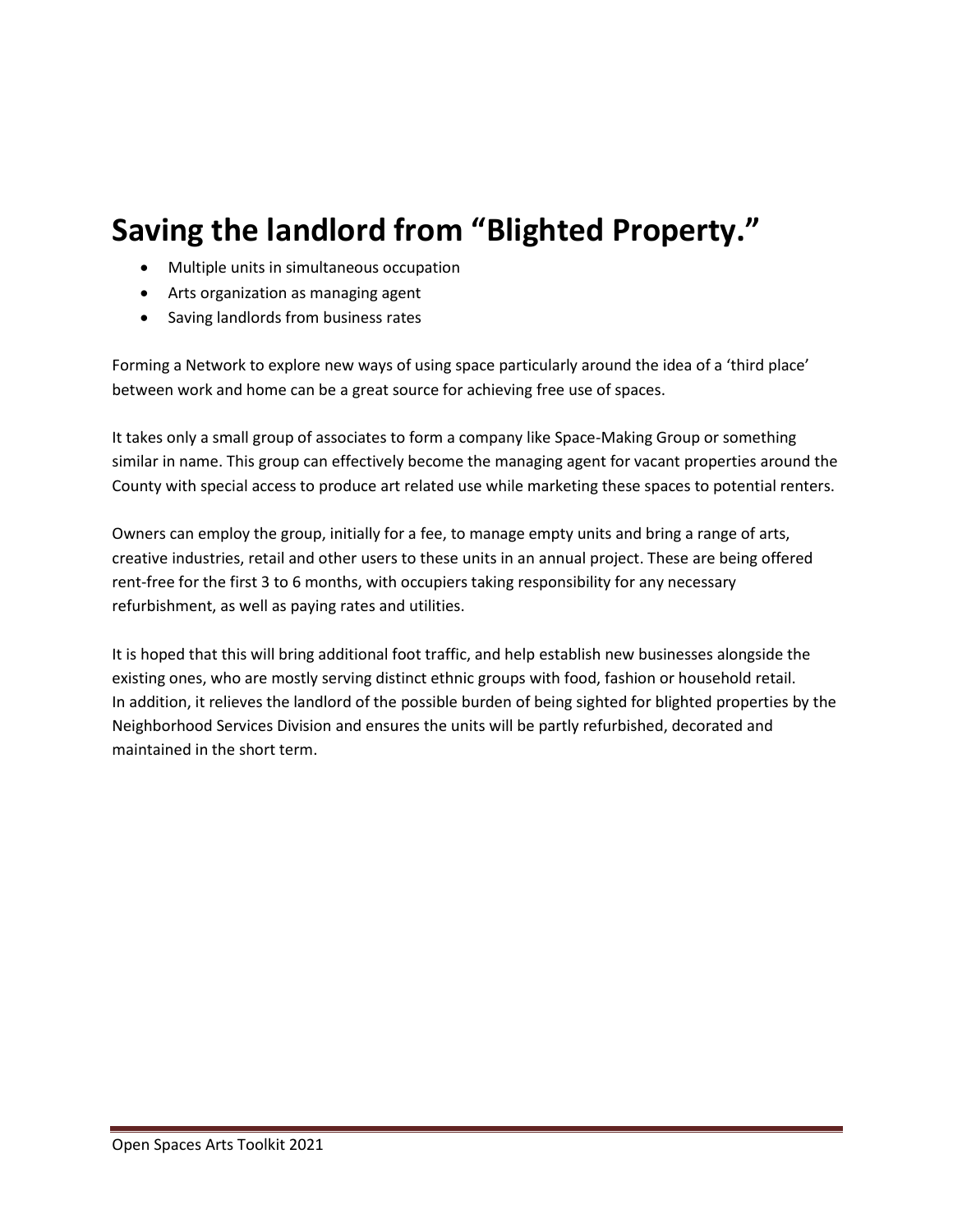# **7. Finding funding**

Not all funds will match the project you're planning, so make sure to apply for funds that are suitable and work closely with funders whenever possible. When you're working with funders you'll have to work to a set time, provide a planned activity and usually monitor certain outcomes.

Funding for empty shop projects is new, so there aren't many dedicated funds available yet. You'll need to look carefully at what you're doing and how it can be funded from established sources. Caution should always be taken in that the search, draw down and management of funds for a project does not outweigh the need for funds – and that the needs of funders don't change the nature of the project itself. Don't make funds the most important thing, and don't waste time chasing funds when finance may not be the barrier to getting the project going.

#### **Public Funding**

Funds from public organizations stem ultimately from central or local government. These funds will tend to be used to create economic outcomes such as new jobs created, land redeveloped or new businesses started. Those from artistic or cultural sources will wish to see audiences developed or new artworks created.

These are never simple funds to draw down and will generally require quite rigorous administration and accounting. For this reason it is always advised that smaller projects consider looking for funding only as a last resort, especially whilst public investment is reduced.

Public funds for local actions are many and varied, but generally fall into one of three categories:

- Enterprise development and entrepreneurial activities
- Community engagement to include job creation, job trials or intermediate labor
- Cultural activities, events and engagement

Largely, the first two categories are seeking economic impacts and are measured as such, although some community initiatives are far softer and require fewer or softer outcomes to be identified.

The final category often does not seek economic impacts but does still seek additionality – that is, to add something to what's already there.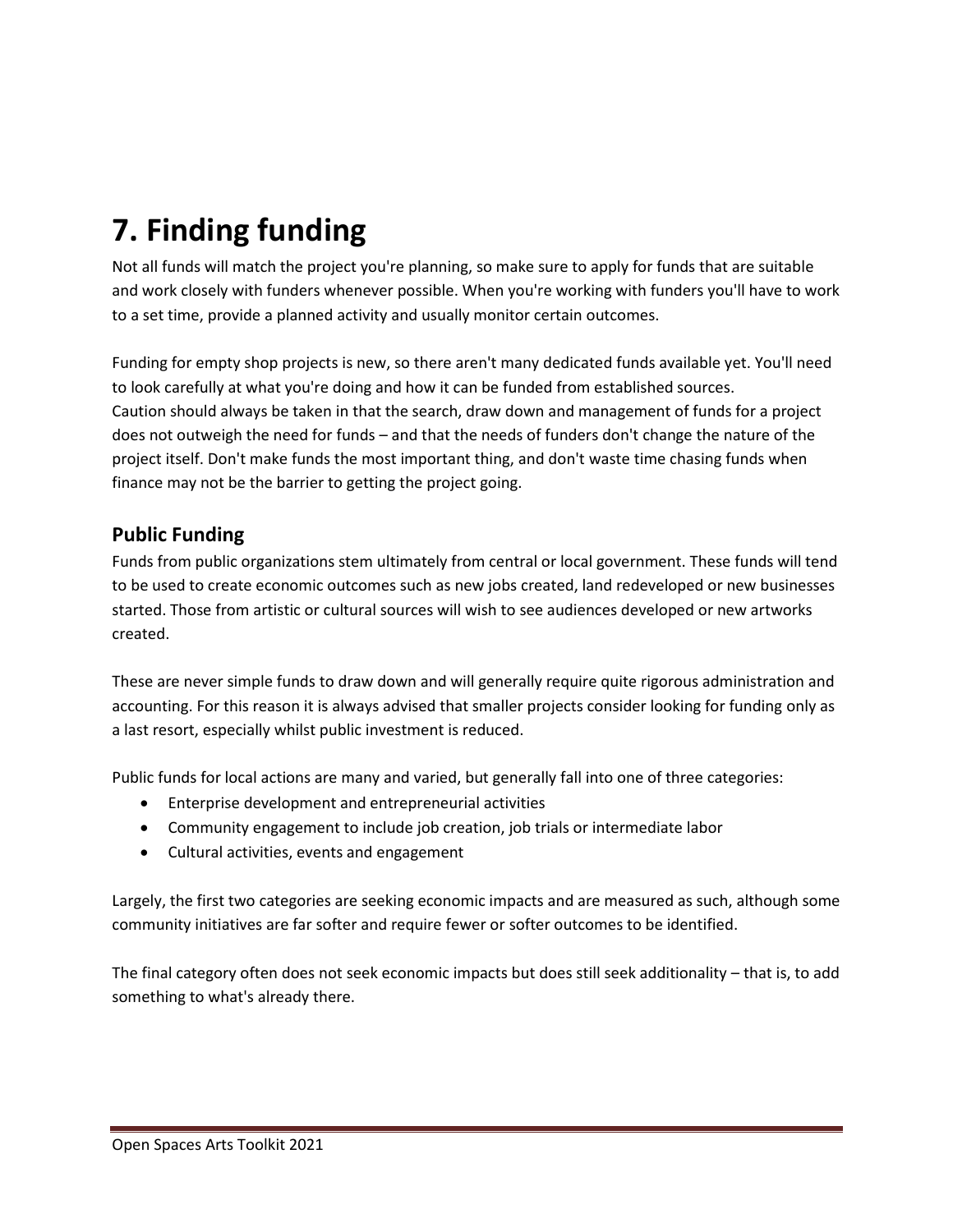## **National Resources**

**NEA (https://www.arts.gov/),** Americans for the Arts (https://www.americansforthearts.org/), as well as Virginia Commission for the Art (http://www.arts.virginia.gov/) can provide funds for arts-based initiatives through the 'Grants for the arts' scheme. Note that no funding stream is dedicated to empty shops projects, however. Contact your local office for more information.

#### **Meanwhile other supportive arts organizations can be a resource for funding as well as in-kind support to such efforts.**

Creative thinking, planning and research are key. Don't limit your possibilities by thinking small.

Act locally, but think globally!!!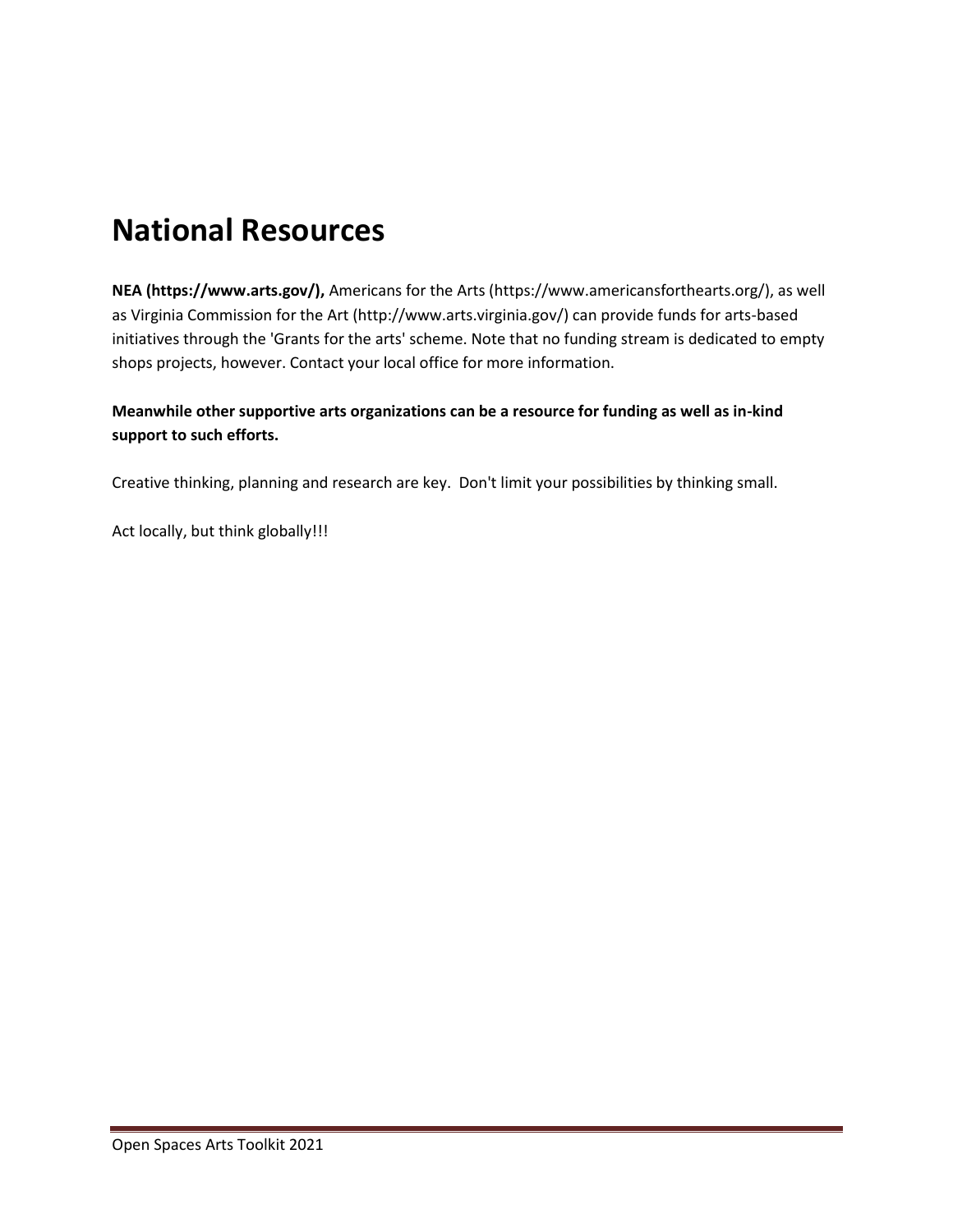### **Enterprise development and entrepreneurial activities**

Although you might not think of your idea as a business yet, some sources of finance may see it this way or see it as having potential.

Nationally and locally, the US Small Business Administration operates as the public sector service for business support and for programs aimed at helping people start a business or a social enterprise. The website offers loads of ideas, advice and experience. The service offers free start-up training, coaching and advice and can help you find local providers of specific support.

#### **Link: https://www.sba.gov/**

For those considered 'disadvantaged' in the labor market (normally meaning, people of color, young people aged 16-25, older people aged over 50, those with a disability or those longer term unemployed), there's more assistance with starting a business, offering small grants to assist the starting of the business.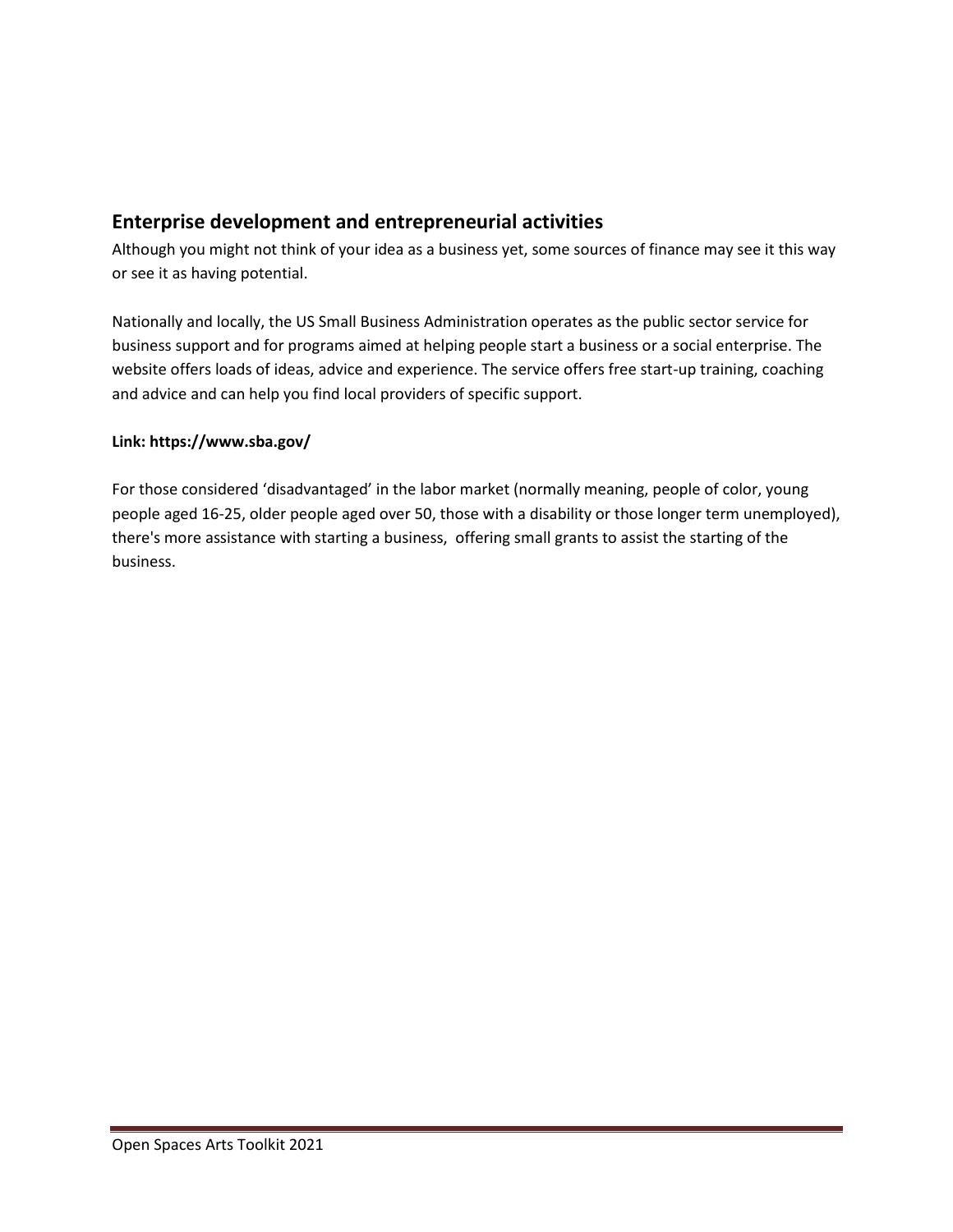# **8. Getting In**

It's not hard to get into an empty shop, especially if you lay good foundations. But start early as it can take a long time – and don't get hung up on one unit, keep your options open and talk to as many people as possible.

There are two people you need to work with to get access; the building's owner or landlord, and the manager or agent. But don't worry; if you have one on your side they can usually persuade the other. And relationship building is the answer to getting them on your side. You'll need to do this more than once; you'll need to do it regularly; in fact, you'll need to make it a normal part of your working week, at least until you're established.

You'll find estate agents, rental agents and building managers at business networking meetings. Use search engines to find business networking groups in your area, and your local Chamber of Commerce. Contact them, explain your plan and tell them about the benefits to local business. Because you've planned, you know what size shop you want, where it should be, and for how long. So be clear in what you ask for.

If you can't find networking meetings, contact your city/county manager, or economic development, business support or regeneration officers and ask for their advice – they should be able to point you in the direction of local business groups that are below your radar, or direct you to landlords and letting agents.

If you find a business group, ask for either five minutes to speak at a forthcoming meeting, or just to be able to attend a meeting as a guest. Come looking smart and professional. Make sure you have business cards ready with your name, phone number and email address.

If you have the chance to make a presentation, keep it short, sharp and focused on the problem, and your businesslike solution. Don't talk about the project itself, but about the benefits to the group you're making a presentation to. In short, answer the audience's only real question which is 'what's in it for me?'

You should also have a short introduction for when you talk to people one-to-one; you need to say in less than a minute what the problem is, how your project addresses it, and why that's a benefit to other businesses. Don't forget to talk to everyone, not just landlords and letting agents, as these meetings are full of useful, active people who can help your project come to life.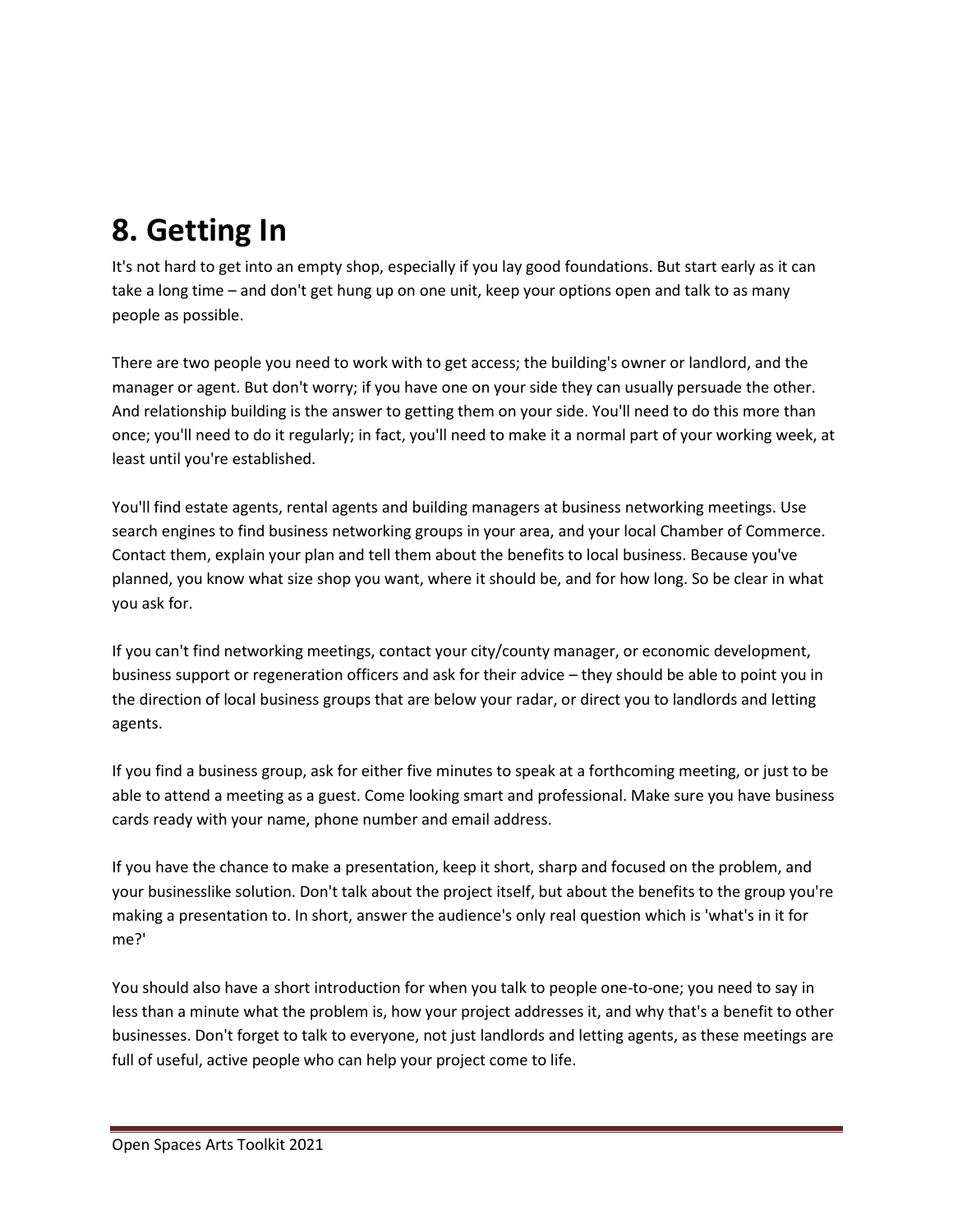After attending networking meetings keep business cards and make a note of any personal information on them – hobbies, interests and so on. You never know when you might need to call on that contact, so try to keep in touch with them by phone, email or by meeting occasionally for a coffee.

If you can't get into business meetings, it's time for another approach: find the shops you like. Don't think that every shop that's empty is for rent; many empty shops are still rented to a company that's not trading or has gone into administration, so won't be available. When you find ones that are, note down the name on the rent/lease boards and visit their office.

Either give them your one-minute pitch, asking for an appointment later that week. Or just set up the meeting, and don't mention that you want a temporary lease and no rent until you've met them face to face! Again, be clear about the size of shop, area it should be in and the duration of the project.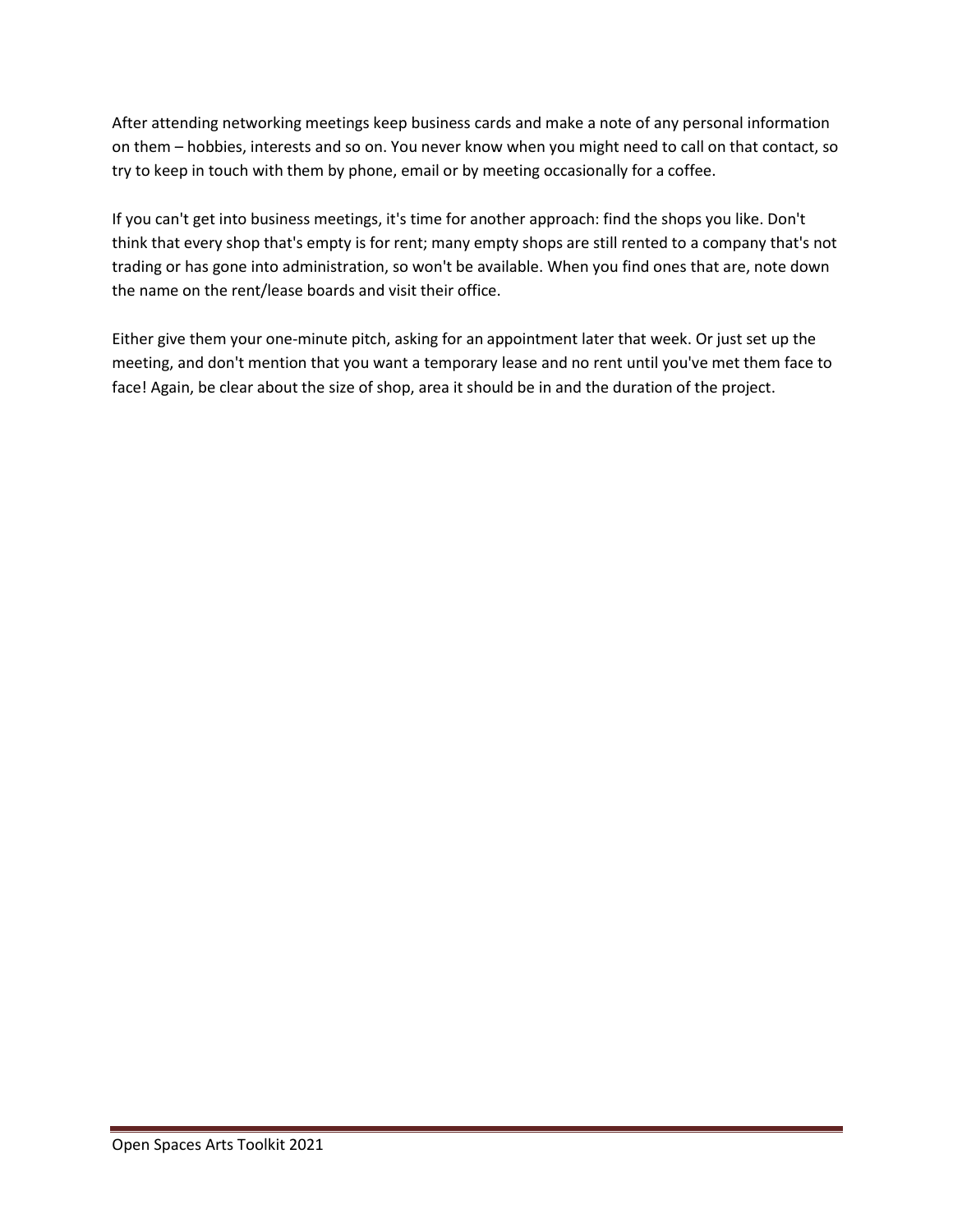# **9. Planning the space**

### **Curating & Merchandising**

You've got the space! You've got to look good. Quality retailers spend a lot of time, money and effort making their shops look good – you can achieve similar standards on a budget by being creative and thinking sideways.

Think carefully about how your space will work. A big, open space with large windows might make a great gallery space, but could be intimidating for visitors if you're running workshops and they feel they're being watched. Can you create multiple spaces in your shop – a quiet corner for meetings and workshops, a wider space for displaying art or artifacts, and an office area out the back?

In art terms, the process of putting the displays together in a space is called 'curating' – in retail, it's 'merchandising'. The basic rule is, choose a style and stick to it. Find furniture and objects that match, and treat the space as one big display. Or if you're going to 'zone' the interior – maybe a cafe area, a shop corner, a display space – use furniture and colors to make each area distinct. Shops like Ikea are great sources of affordable, funky furniture.

Even better than buying new furniture is recycling; embrace the temporary nature of the project and find furniture for free, using your local online groups. Give it all a lick of paint – everything white looks stylish and professional, or if you like more fun try miss-matched primary colors. Then sell it or give it away when the project's finished.

And don't forget to utilize furniture, fixtures and fittings you find in the space as well. Use that creative mind of yours or your other members to make use of everything you can get for free. Often times if the works are really creative people will want to purchase them.

It's always possible to borrow equipment as well. Larger local stores may also be able to help with the loan of shop-fittings, shelving and so on. And local community centers, charities and organizations might be able to loan you other things that you need. Museums might have display stands and libraries may loan desktop display cases. If you have a clear plan and you know exactly what you need, it's easy to ask. Remember to think about security. If you're displaying art or local history artifacts, can they be secured and can the staff in the space monitor them easily?

### **Signs & Legibility**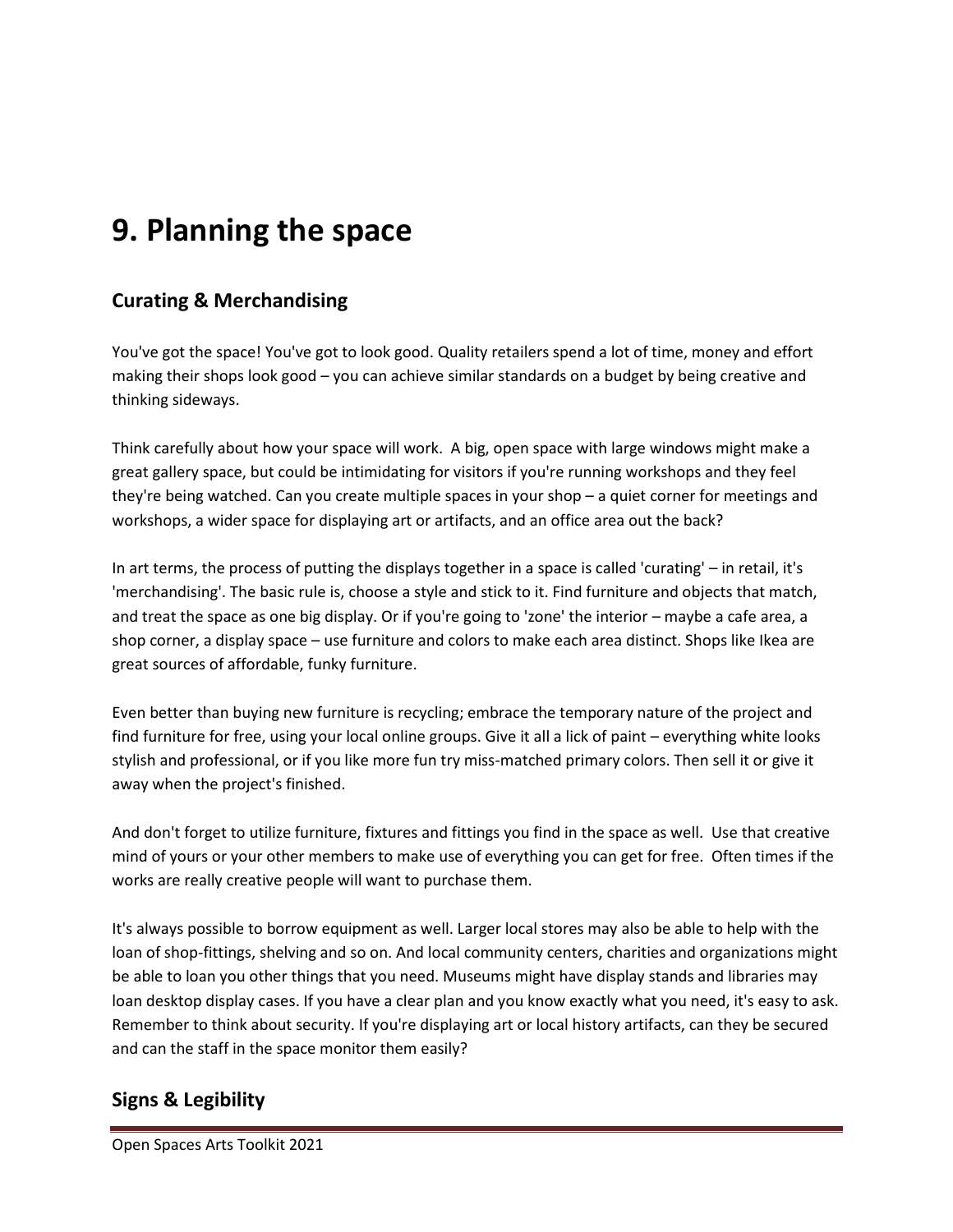Signs are important. Look at the shops around yours – they have invested in clear signs, corporate identities and clever displays to make it comfortable for customers to come in and spend money.

You may choose to spend money on custom-made shop signs or vinyl transfers for your shop windows. While a few lines of text are very affordable, larger full-color and photographic designs can cost hundreds of dollars.

So for short-term projects this might not always be economical. So be creative, and remember that a huge, homemade sign outside the venue may be more effective than a poster in a window. Alternatively, many copy shops can enlarge a black and white page to poster size for just a few dollars.

Like some retail shops wrapping windows in brown parcel paper, to create a sense of excitement before opening to the public. It could turn out to be a fab idea! Also give opportunity to be creative on the paper with pictures, words, and art work leading up to the opening.

Think as well about how art galleries use signage; when you walk into a room at most galleries, it tells you what the room's about in big, clear letters.

Design clear signs explaining what the project is about. Again, enlarge it at a copy shop for legibility. If you use your signs to explain the temporary nature of the project, it can attract people to get involved in this or future projects; and it can calm nervous visitors who don't understand your project.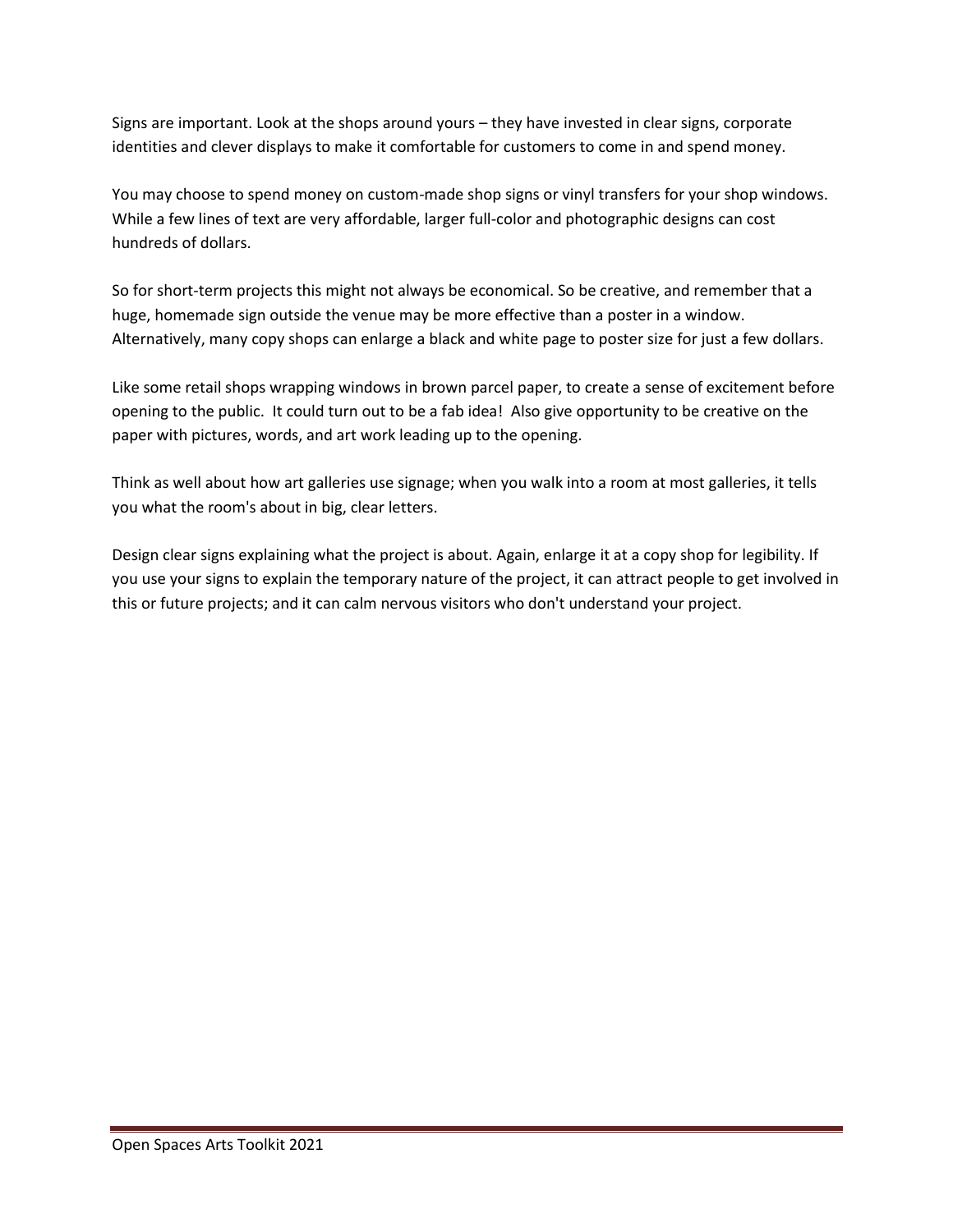## **Professional displays & exciting windows**

- Created excitement with window displays
- Used professionally-designed displays
- Developed a clear visual identity

Using a shop that was in an area left behind by redevelopment and changing patterns of foot traffic, the project can start with its windows wrapped in brown paper to hide what was happening inside. When the brown paper is torn down, it reveals a temporary arts space, with professional displays created by the local artists and design staff. A strong visual identity can be applied throughout, following the brown paper theme and including an iconic sign representing the area.

Throughout six weeks, the venue should host a range of events, initially exploring life in the town historically, and present finishing with an exploration of the area's future regeneration. At every stage, the windows should be used to maximum effect and a TV running in the window showing short films will add movement and interest even outside opening hours.

Events could include talks, presentations and drop in sessions with arts experts. The projects could also tie in with current world events to help get publicity and free media coverage.

Always a good and successful project is one to capture locals and their memory, with people's personal photos scanned and copied on site and 'I remember...' slips completed by visitors. These memories and images can be produced as a booklet, and a YouTube channel of activity. They will form a valuable legacy and an archive of local history.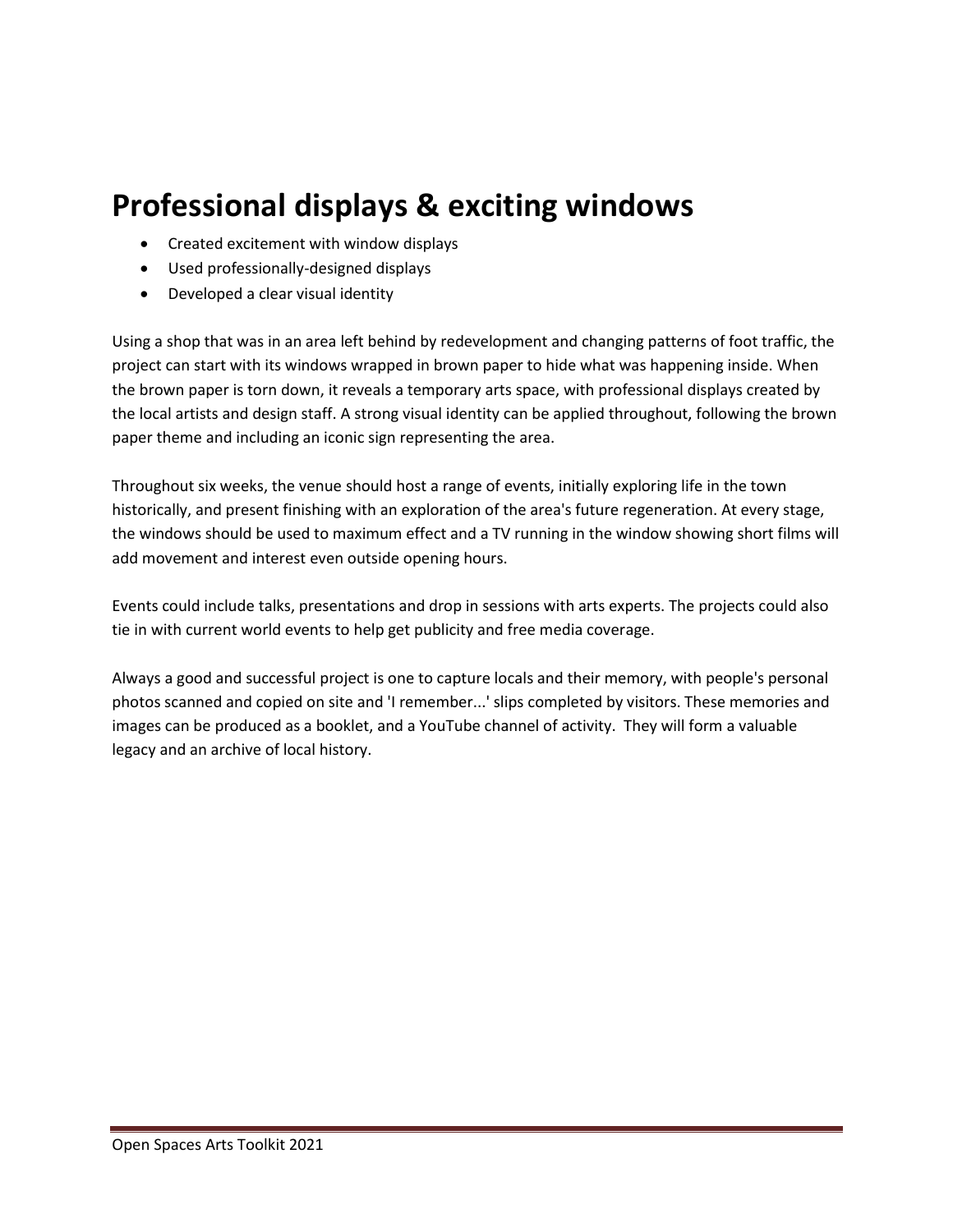# **10. Marketing**

## **Marketing On A Budget**

As with everything, although you're working fast and in a temporary space it's best to plan your marketing in advance. Again, time spent planning early will save lots of time and trouble later on. Get a big sheet of paper, draw up a calendar starting at least a month in advance of your project, and plot in your marketing activity week-by-week. Start your marketing as early as possible, particularly if you're working in an off the beat location where it will be harder to attract visitors. In these locations, good marketing really counts.

There should be three strands to your marketing; print, media and online. Use a different color pen for each, or use columns on your plan. Cross each item off when it's been completed – it's satisfying to do!

### **Checklist**

- Flyers
- Posters (adapted from flyers)
- Press Release
- Press email list
- Facebook group
- Instagram account
- Twitter account

### **Making Print & Distributing Flyers**

If you're lucky and work in an organization, there's probably somebody who's responsible for your design and printing. Meet them early on in the project, and give them a clear brief. They'll need to know when and where the project is happening, in Plain English what it's about, who your audience will be and a clear deadline for everything to be delivered.

If you're working on a smaller project, it's not hard to design and print your own flyer. It can be a simple, black and white flyer photocopied at a local shop – or a full color design, professionally printed. 5000 postcard-sized flyers, printed both sides, should cost you around \$170 and should be printed in about one week. If you don't have design skills or can't afford a graphic designer to do the job for you, use your creative skills and draw, collage or paint something. Photocopied collage always looks good, and has a urgency that will match the nature of many empty space projects.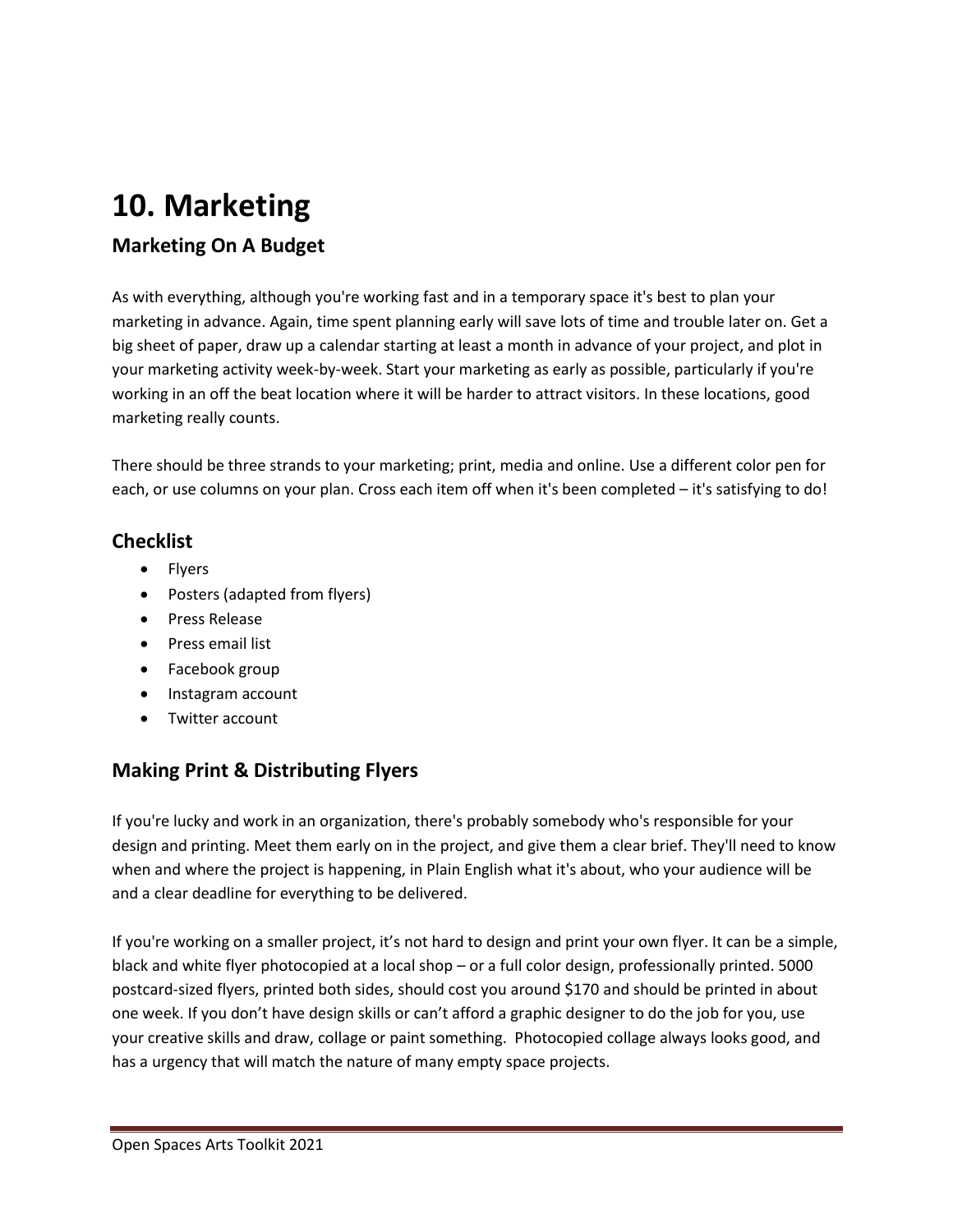Flyers should be distributed through local shops and cafes. Don't forget your local Tourist Information Centre and your local museum, galleries or libraries. Ask them if they can distribute your information to other branches or venues

If you have volunteers, get them dropping info in neighborhood shops. And if you're lucky, local schools may help out and send flyers home with their students. Stop and talk to people when delivering flyers and they'll spread the word for you. Don't forget hairdressers and barbers, as they'll happily chat to a captive audience about what you're doing.

Make sure you distribute flyers about two weeks in advance, and visit them again in the days before you open.

Don't forget to tell your neighboring shops what's going on: drop a leaflet in to them, and ask them to display a poster or have flyers on their counter.

#### **Press Releases**

Write and distribute a press release; it's a great investment as it will return real results. If you have a local agency, you may be able to persuade them to come onboard with your project and work at a lower rate than they would for a commercial client, to help you write a great press release.

If you don't have somebody to do this it's easy to build a good list of email contacts in the local and regional media; buy newspapers, pick up free magazines, and scour websites for email addresses. Use resources like Twitter and Facebook to find direct routes to journalists as well, and start talking to them early about what you're planning.

Send your press release to local, community websites (who love to receive great content for their sites, arts & culture websites, and groups, clubs and societies in your area – they'll use it in their newsletters. Don't forget that most councils have their own magazine or newspaper, although these might need information some months in advance, and that some will list community events on their websites as well.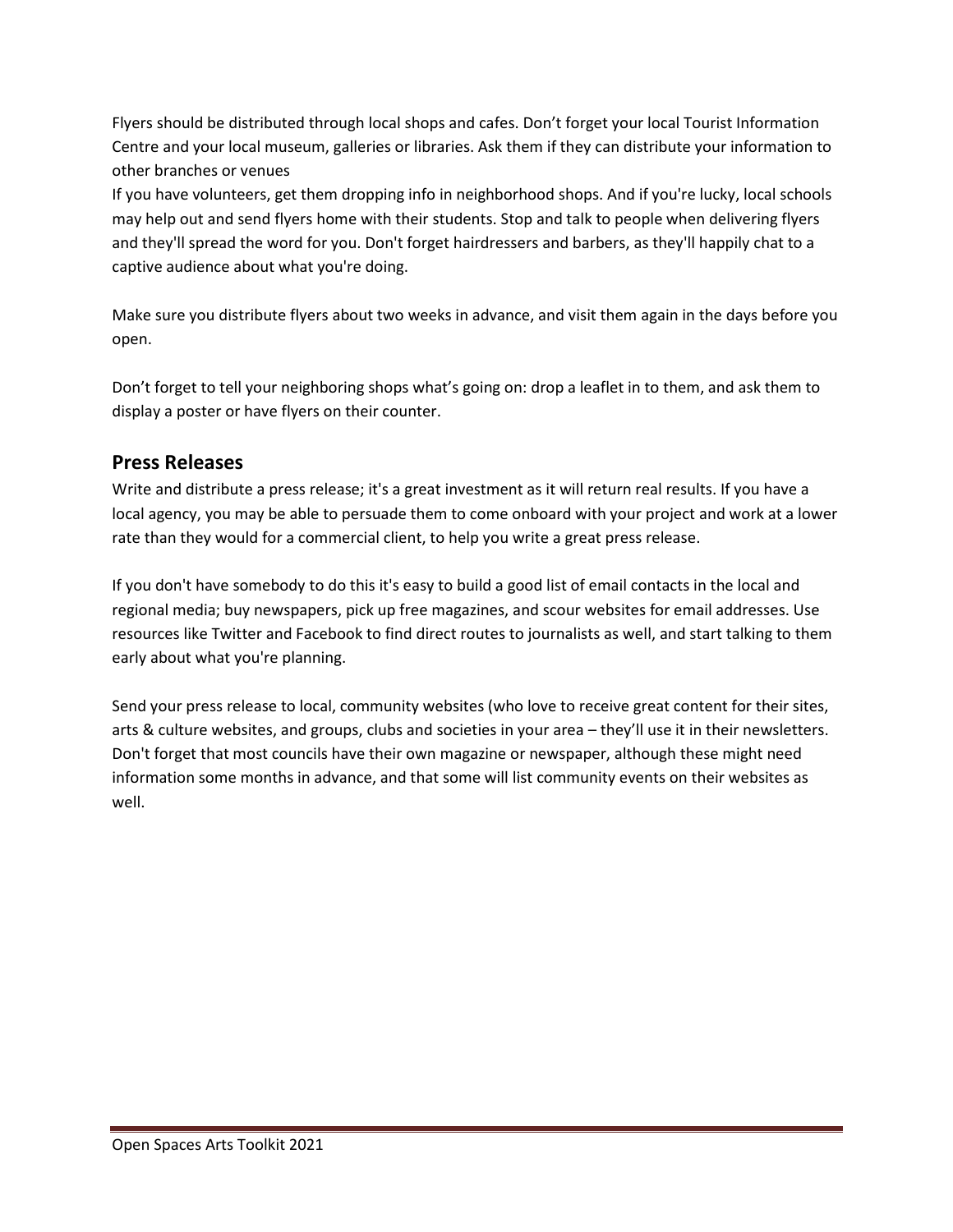### **Here's how to write a press release in seven simple steps**:

- 1. At the top of your press release, include the name of your group or project, the date and the words 'Press Release' – journalists are busy so make it easy for them!
- 2. Then add an attention-grabbing headline a maximum of half a dozen words is ideal. Think like a tabloid.
- 3. The first paragraph should be a short one (just one line is good) outlining the story in an interesting way. Use bold to make this stand out from the page and grab interest. If you don't get attention now, your press release will end up in the bin – or turned into a NIB, a 'News In Brief' piece at the side of the page.
- 4. Follow up with some background …and then lead in to the story. Explain what's happening and why it's of interest to readers. Aim to write a press release that is between 300 - 400 words. Too short and it won't get good coverage: too long and it won't get read.
- 5. The press often like to have a quote so restate the most important facts, as a quote from someone involved in your project. You want your contact details to be part of the story – so make sure to include them in a way that they're relevant to what's written before and don't get left out.
- 6. Make it clear where the story ends and that any following information is additional and for the press only. Using '/ends' is standard and easy to understand. Add your contact details and any 'Notes for Editors', like the background to a project, or a brief history of a venue.
- 7. Offer a good photo to match the story. It's best to both provide one yourself and also to offer press the chance to take their own. A good picture really makes your story stand out on the page. Offer interviews or live broadcast ideas for radio and TV.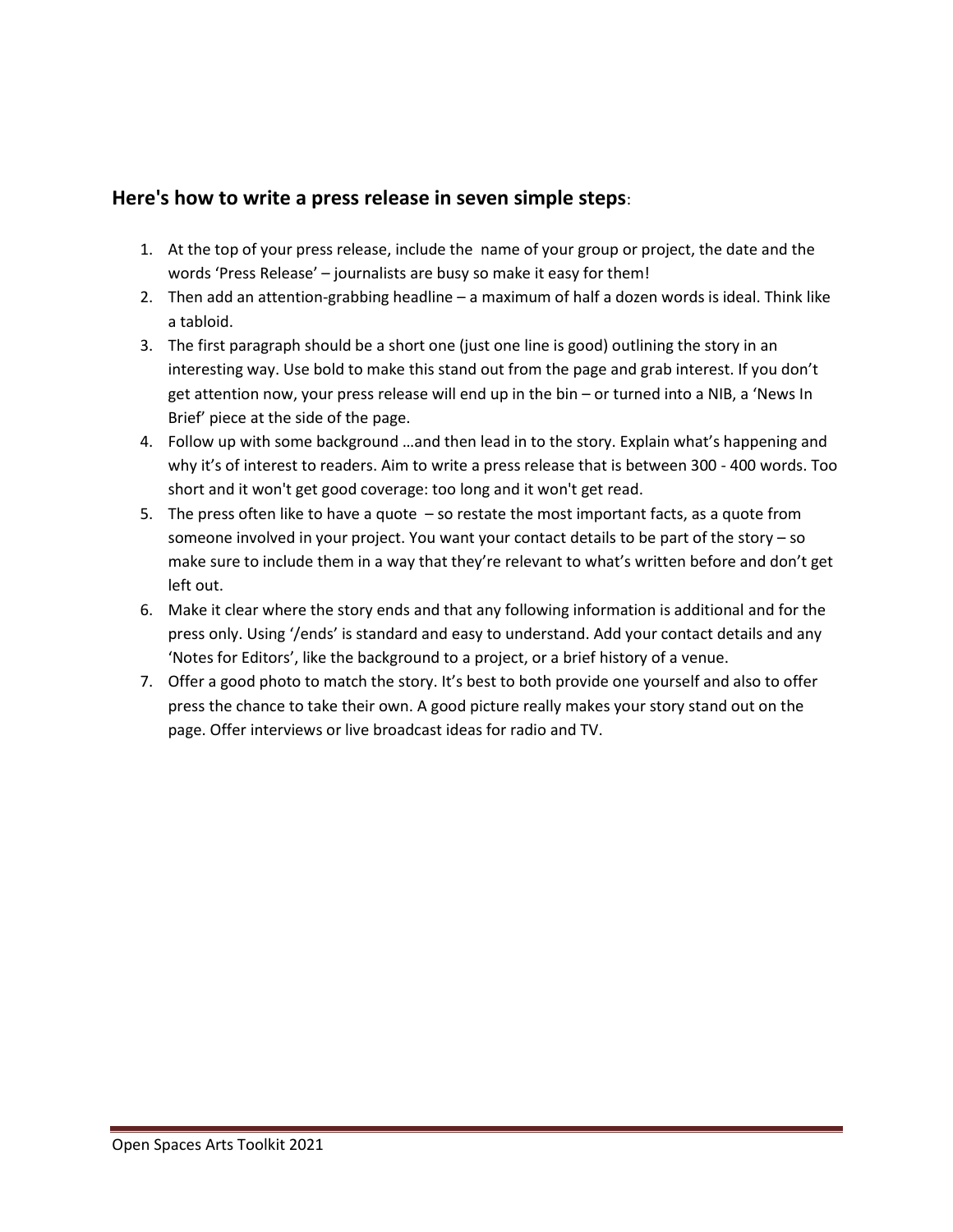### **Social Networking**

For the first time in the history of humankind, we have the tools available to make networks of friends and colleagues – to bring together those who share common ideas, interests and aspirations – in real time, around the world and at low cost. These tools are really good for empty shops projects, where you need to be fast and flexible.

Social networking websites include names you're sure to be familiar with – Facebook, Instagram, Twitter and the countless other networks.

Pick the sites that best match the audience you want to reach, and the aims of your project. For example, if creating a photo resource is an aim, Flickr is a site you should be using. If you're about engaging with young people, use Tic Tok. If your audience is a little older, in their 20s-40s, you'll probably find them on Facebook.

Each site has very different tools, display options and ways of working so you'll need to take some real time in learning how to use them, and the only way to do this is to get stuck in. Most sites have friendly users who are happy to help a 'newbie' so don't be scared and remember - you won't break anything, and can always take down content you're not happy with at a later date.

As you get more involved, you should also check the etiquette of different sites – for example, Twitter users prefer informal, friendly conversation so don't just blast them with a sales message.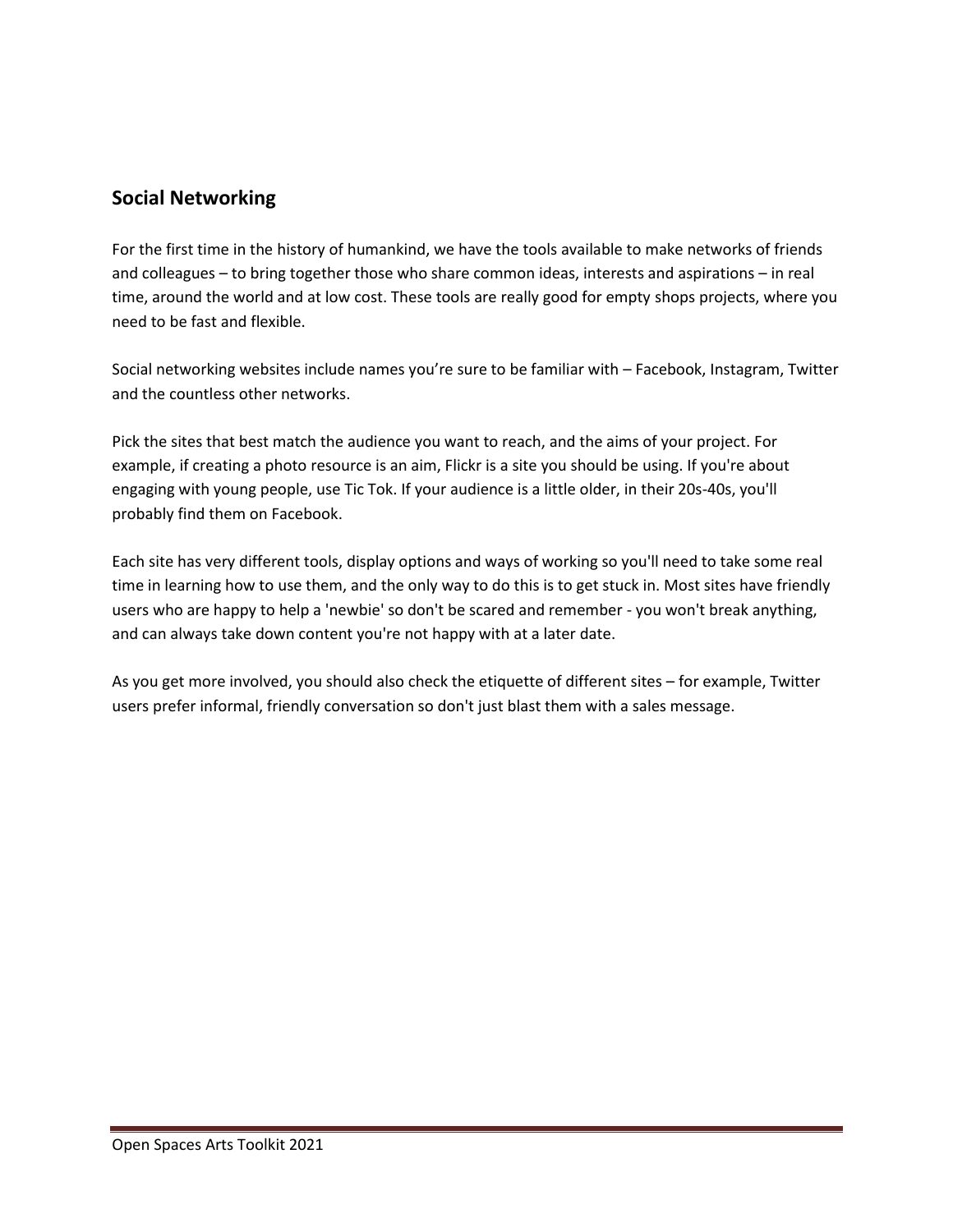## **11. When You're Open**

Once you're in, you should check what you have available. While your plan should cover most problems, you may need to make some adjustments if your shop doesn't have everything you need. Don't worry – there's usually a quick and easy way to get around problems. For example, if you don't have running water can you ask another shop nearby, and carry water in camping containers (these should cost less than \$5 each.

Here's a checklist for once you're through the door.

- Doors lock, keys
- Windows safe
- Toilet accessible and working
- Running water, sink or kitchen area
- Lights working and visually appear safe
- Telephone and broadband
- Heating working, controls explained

To make the most of opening your empty shop, you'll want to:

- Engage with people when they visit
- Capture information from them for future contact
- Get feedback on your work

Choosing set opening times, and displaying them clearly in the window, is vital. It's better to advertise you are open for less hours, and get the highest number of visitors in the shortest time. Make sure you find out about local events – like a farmers' market or an arts festival – when visitor numbers to the area may be higher, and open to match. Use the social media you've signed up with to let people know when you're open. Make this a regular reminder, as you'll catch different people online on different days.

On the days you're open, use signs on street corners to direct people your way. Find out if there are any sites nearby where you can legally hang a temporary banner or signpost. And if you can display an Aboard, put one out in a prominent location.

Make your venue stand out from others on the street: bunting, flags, or balloons tell people exactly where you are and are like urban shorthand that says something exciting is happening. You'll notice that many potential visitors are worried about entering your space, especially if it's not immediately clear what you're doing: make them feel comfortable by putting up a sign to say you are open, and if possible leaving the front door open wide.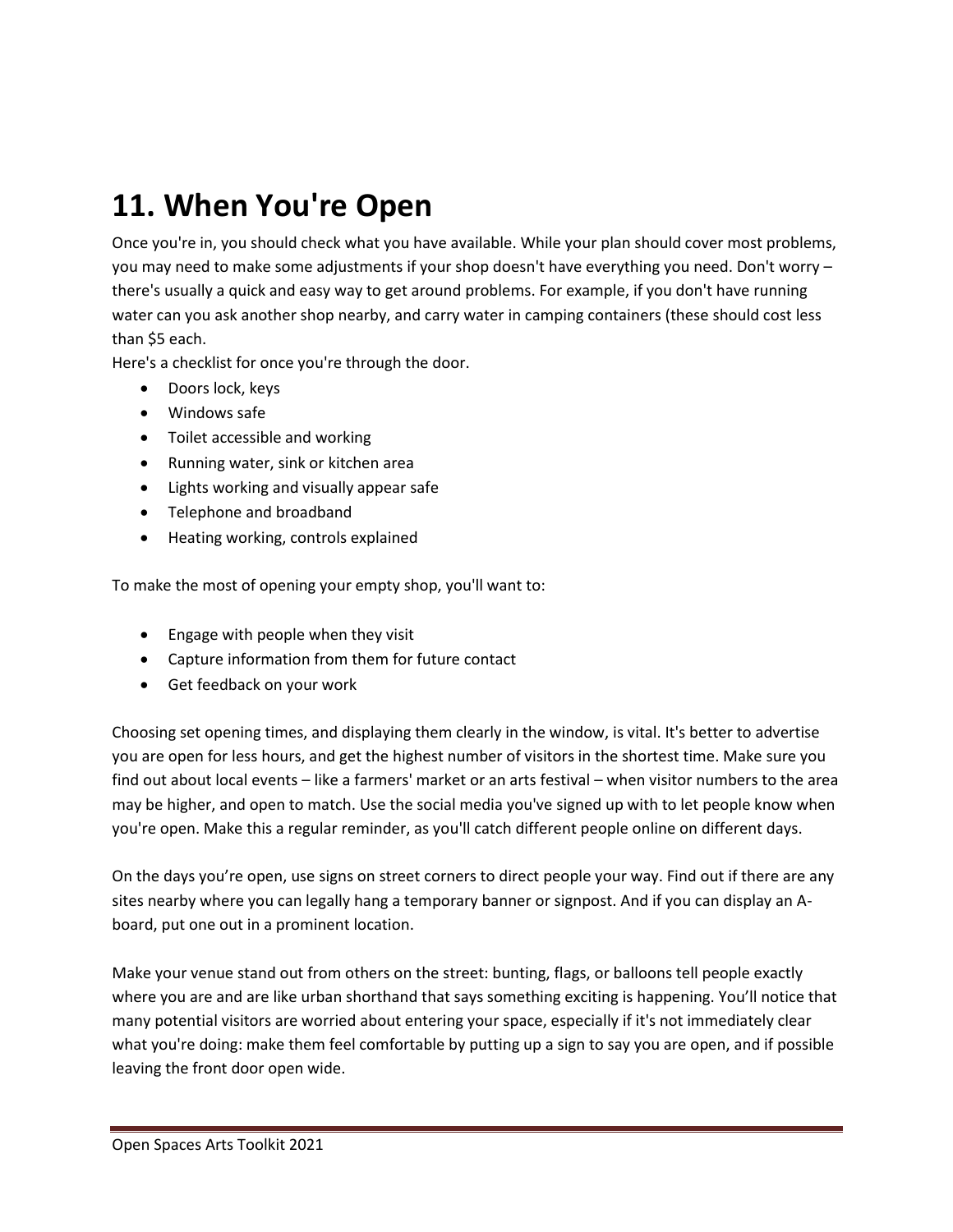Once visitors are in, try to make them feel welcome without being too pushy. It's a fine balance, but a polite 'hello, look around and I'm here if you have any questions' always works. And it should be obvious – but remember to smile! It's all about engaging with visitors. Don't ignore people when they come in; don't huddle with friends in deep conversation; don't bury your head in a book; don't eat food at your shop counter.

Keeping a rough count of visitors is a good idea, and provides some valuable information for your evaluation. Keep a day to day count, or for more detail monitor mornings and afternoons separately. If you have huge numbers of visitors or you're open for weeks on end, it may not be possible to count everyone in and out. Count visitors for an hour a day, multiply by the number of hours you're open and use this to estimate footfall.

Even better than just counting is starting a real relationship with your visitors. Try to collect details from them to build your own mailing list with a simple 'sign up for our list' form.

Use a visitor's book as well, near the door, to capture comments from visitors as they're leaving. Or be inspired – a big board, sticky notes and a pen are an equally good, and far more visually exciting, way to encourage feedback.

While collecting information is vital, particularly if you're working for, with or funded by an organization that wants certain data collected, don't let this compromise the friendly and informal nature of your empty shops project.

And make sure that visitors can take away your details too, by giving them postcards, business cards or a simple leaflet. Include all the ways they can contact you – with your Facebook address, Twitter name, Instagram, email and phone number shown clearly. If there are future events they might like, make sure they are given details of those before they leave.

Finally, try to get good-quality photos of your visitors at busy times, that you can upload to Facebook and Flickr. And put a sign up asking them to upload their images to your Facebook and other social media as well.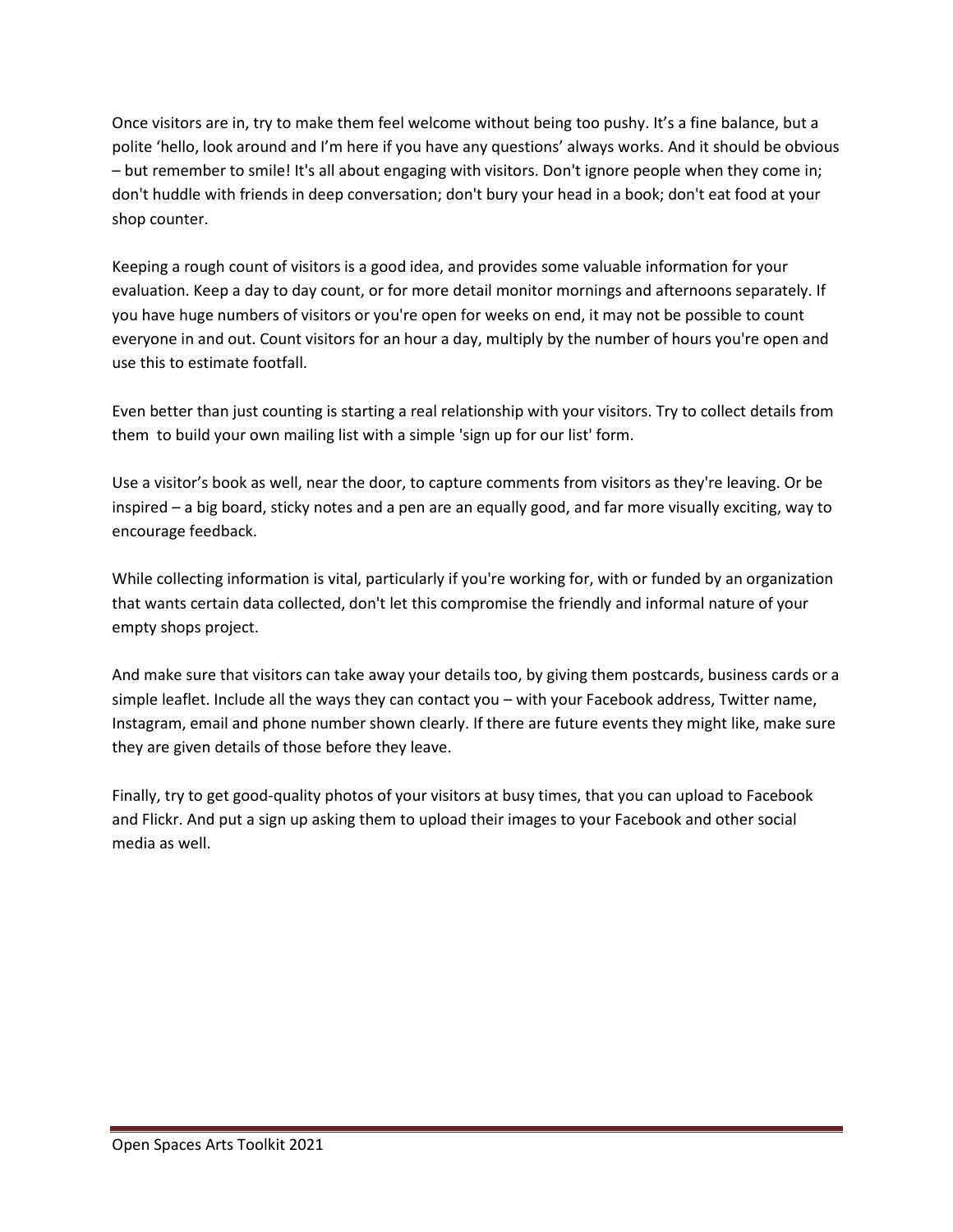## **12. Useful equipment**

Based on five years of running projects in empty shops, here are some top tips for essential empty shops equipment:

**Tables:** Folding pasting tables are ideal, as unlike larger commercial trestle tables they will fold in half and fit into the boot of a normal car. Don't buy cheap wooden ones – they'll fall apart far too quickly. Professional painters and decorators use high-quality, metal framed pasting tables and the most stylish ones look really good as well as being firm and sturdy to work on. They should cost around \$35-\$50 each.

**Seats:** There are plenty of folding or stacking seats available as well, and it's worth having enough to accommodate guests.

**Heaters:** Empty shops seem to be universally cold. Electric fan heaters that cost \$15-\$35 are fast and effective, but they do add to the electricity bill. You know how shops always have a heater over the door? It creates a warm air curtain to stop cold air coming in – and it works. So put one heater near the door.

**Wifi:** There's a gadget called a 'mi-fi' which is about the size of a mobile phone. It connects to mobile broadband, and then acts as a wifi router for up to five laptops or other devices. It's ideal for creating temporary wifi hotspots in empty shops and provides a reliable, robust connection. It will cost about \$60, and it's pay-as-you-go so you'll need to top it up.

**Tablecloths:** Using fabric softens a space, gets rid of nasty echoes and hides clutter. Single bed sheets are about the right size for covering tables. Buy a load in one color so your space looks coordinated.

**Toolkit:** You'll need a few tools, and with this useful kit you should be able to pull off that Mary Poppins trick and look prepared for any emergency. You don't need anything specialist, just a claw hammer, pliers, scissors, a couple of screwdrivers and a staple gun. Add gaffer tape, masking tape, nylon fishing wire, small tacks or nails, drawing pins and staples and you're ready. Blue tack, bulldog clips and dressmaking pins are also useful for displaying things. The whole kit will cost less than \$50.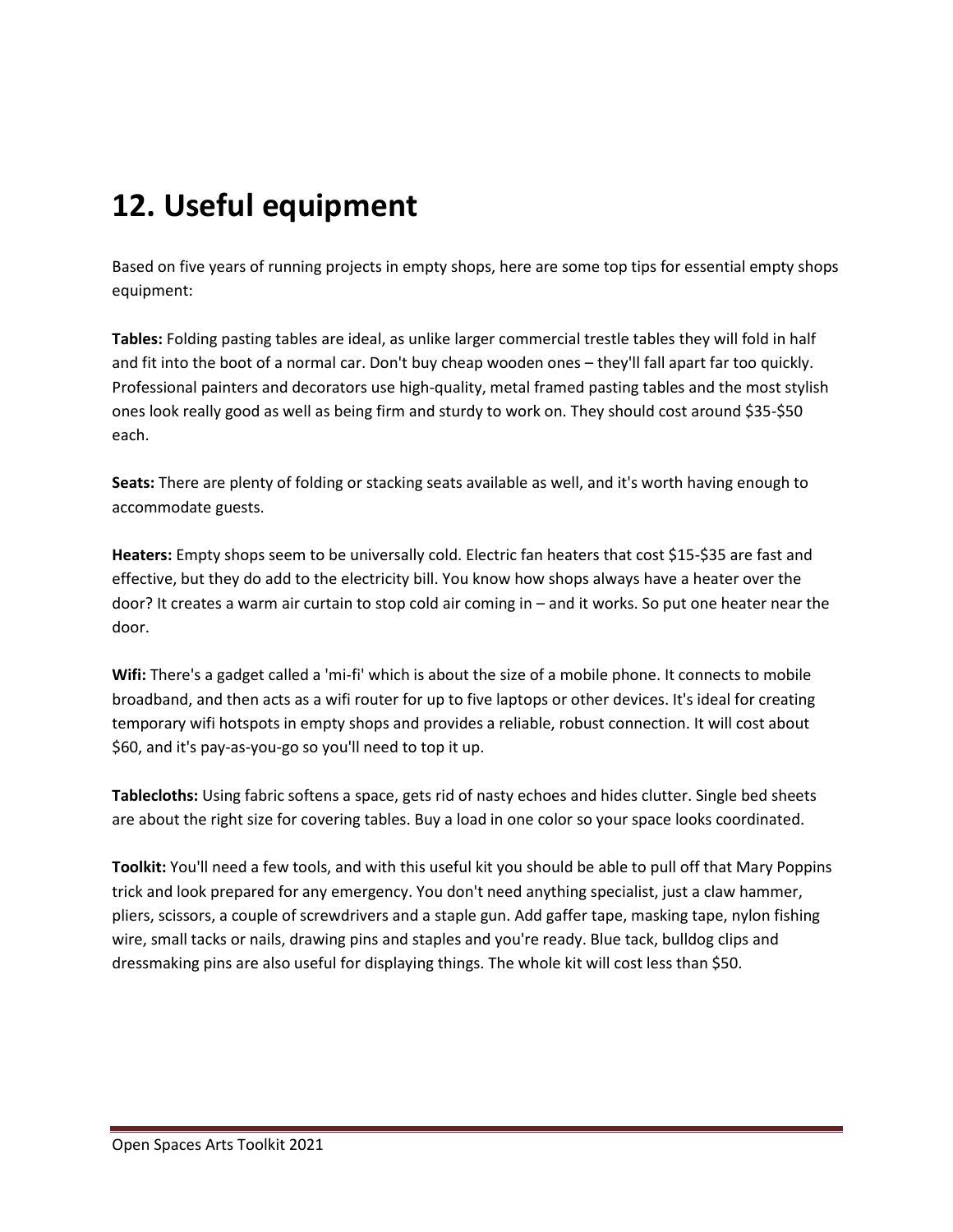# **13. Packing up**

When you've finished, you need to make sure you'll be invited back by the landlord or renting agent and that means filling a few garbage bags, getting the polyfilla out, and having a good scrub up.

First clear everything you've brought into the shop, and make sure you have garbage bags to clear any rubbish. Of course – separate your recycling. If there's anything that you don't need that useful to someone else and pass it on.

Spend some time with a tube of fast-drying filler, and fill any holes you've made in the walls. Repaint or touch up the paintwork.

Any shop-fittings should be left neat and tidy for the next user. Leave furniture neatly to one side, and leave shelf-brackets and other fittings neatly stacked.

If you got anything you got free online, consider putting it back online for someone else to use. Borrow or bring a vacuum cleaner from home, and make sure you clean under shop counters as well as the obvious spaces. Wipe down surfaces, and if necessary clean windows. If there are kitchen areas, make sure they are clean and if there's a toilet, clean it and leave enough toilet paper for the next person.

Make sure you show the landlord or renting agent the space before you return the keys, so there's no future dispute about the condition when you left. If you've made improvements, make sure they know. And make sure they get a box of chocolates or a bunch of flowers – it ensures they will remember you, and leaves some goodwill for the next project.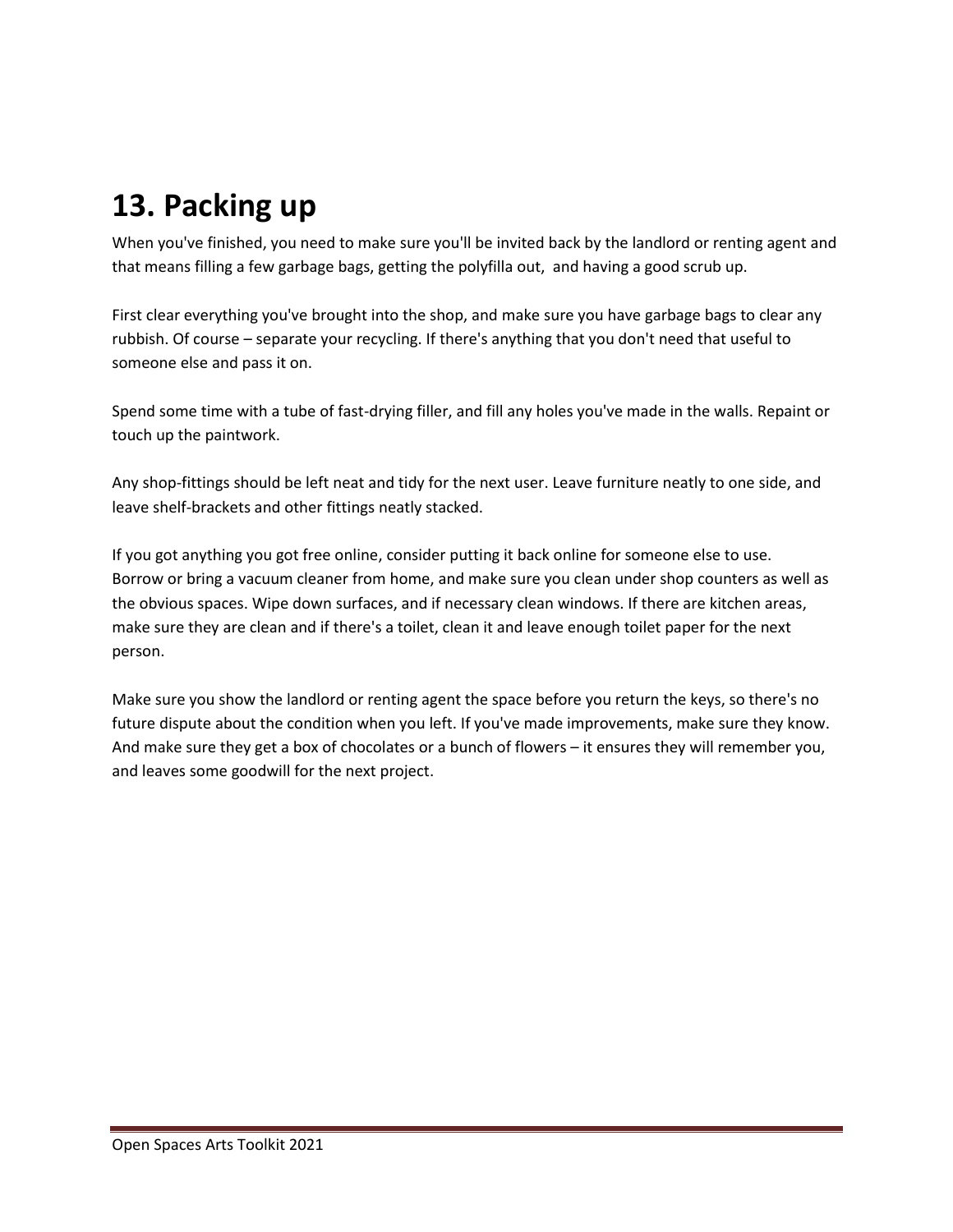## **14. Evaluation & Documentation**

Just because you've packed up and locked the door, it doesn't mean your project is over. You need to evaluate and document your project; for your own satisfaction, to show people when you're planning your next project, and to add to the idea of a nationwide empty shops map. If you're working within an organization, there will be set evaluation you have to complete and if you have worked with project partners or received funding, you may need to provide them with certain evidence and evaluation as well.

As with everything else to do with empty spaces, don't make your personal evaluation complicated, and keep a light-touch. Enjoy the process of recording the good work you've done.

On one side of your report write down how many people were involved in your project; as exhibitors or contributors, as volunteers, and how many people visited while you were open. Note down any organizations or businesses who were involved, funded or supported the project.

Record your actual project budget: what everything cost, and what money came in. match this against the estimates in your plan. They won't be exactly the same, but unless there were major changes or big unexpected problems should be close.

List any key media coverage, with a note of date and the author, including local newspapers, national press, TV and radio, and of course any blogs or websites which wrote about your project. It's always worth keeping copies, but remember you can't photocopy press cuttings or scan them to put online without a license, but you can use links in most cases without issue.

Keep as many photographs as possible, ideally starting with an empty shop, through the setting up, to a full and busy space with people in it, and then an empty shop again.

Write down any comments, from exhibitors, contributors, visitors, neighboring shops, that stand out record the negatives as well as the favorable ones, as these may well be more useful and help you learn lessons for next time.

And write your own thoughts and feelings down; what worked, and what didn't? Why did some things swing while others were stuck in a rut? Was the project too long, or too short? When was the highpoint, and what was the low?

Keep all of this in a portfolio or folder, to refer to when planning future projects.